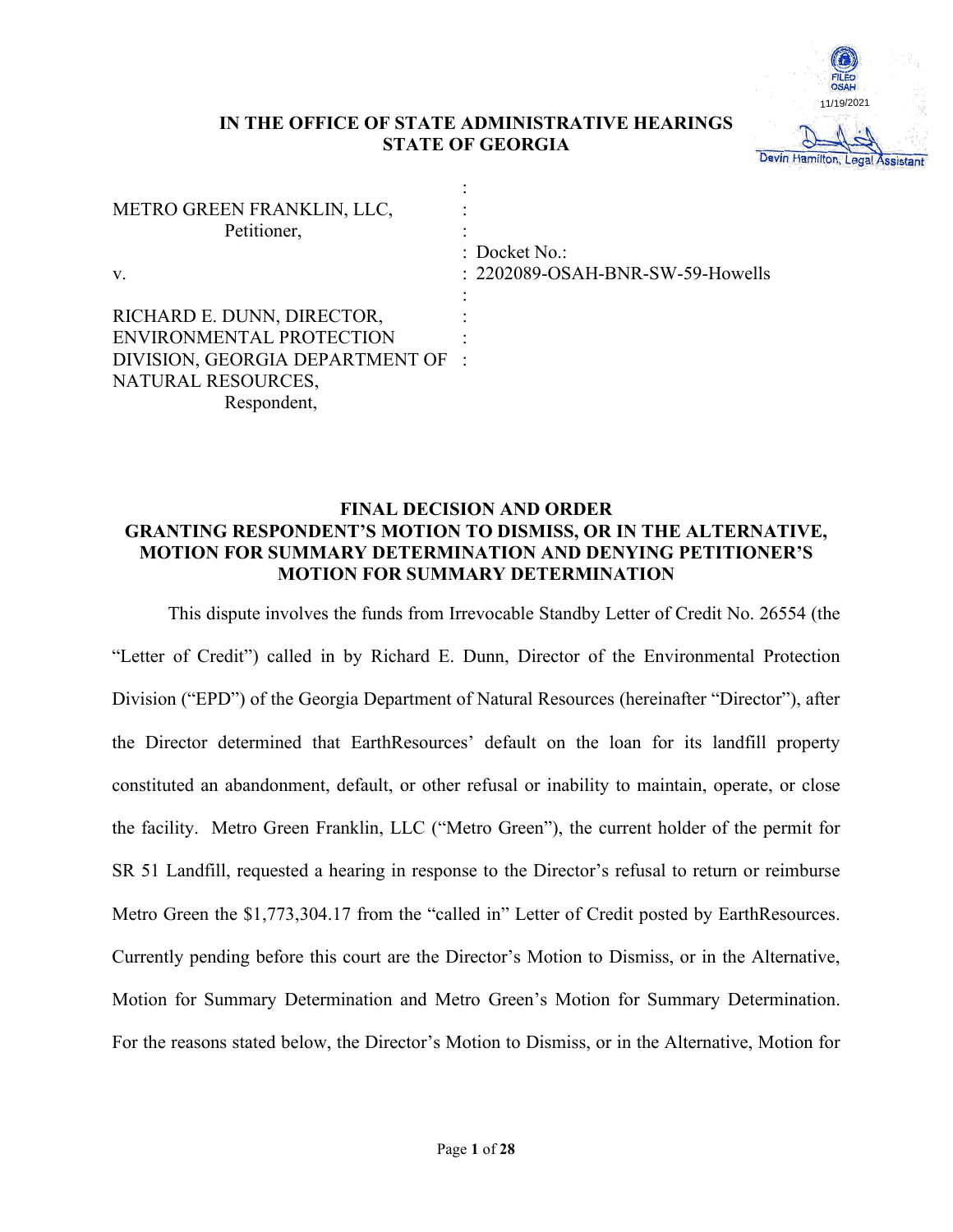Summary Determination is **GRANTED**, and Metro Green's Motion for Summary Determination is **DENIED.** 

# **Undisputed Material Facts1**

1.

EarthResources of Franklin County, LLC ("EarthResources") obtained a permit for the operation of the SR 51 Construction/Demolition Landfill located in Franklin County, Georgia (the "SR51 Landfill") on November 9, 2011, by transfer of Solid Waste Handling Permit No. 059-012D(C&D) originally issued by the EPD in 2006 (the "Landfill Permit").

2.

EarthResources satisfied the financial responsibility requirements of O.C.G.A. § 12-8- 27.2(a), Solid Waste Rule 391-4-.13, and Condition No. 15 of the Landfill Permit by posting the Letter of Credit issued by SouthCrest Bank as a pre-condition to operate the SR51 Landfill. Adequate financial assurance was required "to ensure the satisfactory maintenance, closure, and postclosure care" of the SR 51 Landfill, or for "any corrective action which may be required" by the Landfill Permit.

3.

EarthResources obtained financing from Renasant Bank in connection with the real property containing the SR 51 Landfill. EarthResources subsequently defaulted on that loan, and Renasant Bank in turn foreclosed on, and in July 2015 took possession of, the SR 51 Landfill real property which was collateral for that loan.

<sup>&</sup>lt;sup>1</sup> The bases of any Undisputed Material Facts, without a citation, are the Joint Stipulation to Undisputed Material Facts and Documentary Exhibits and the documents attached thereto, which were filed with the court on September 16, 2021.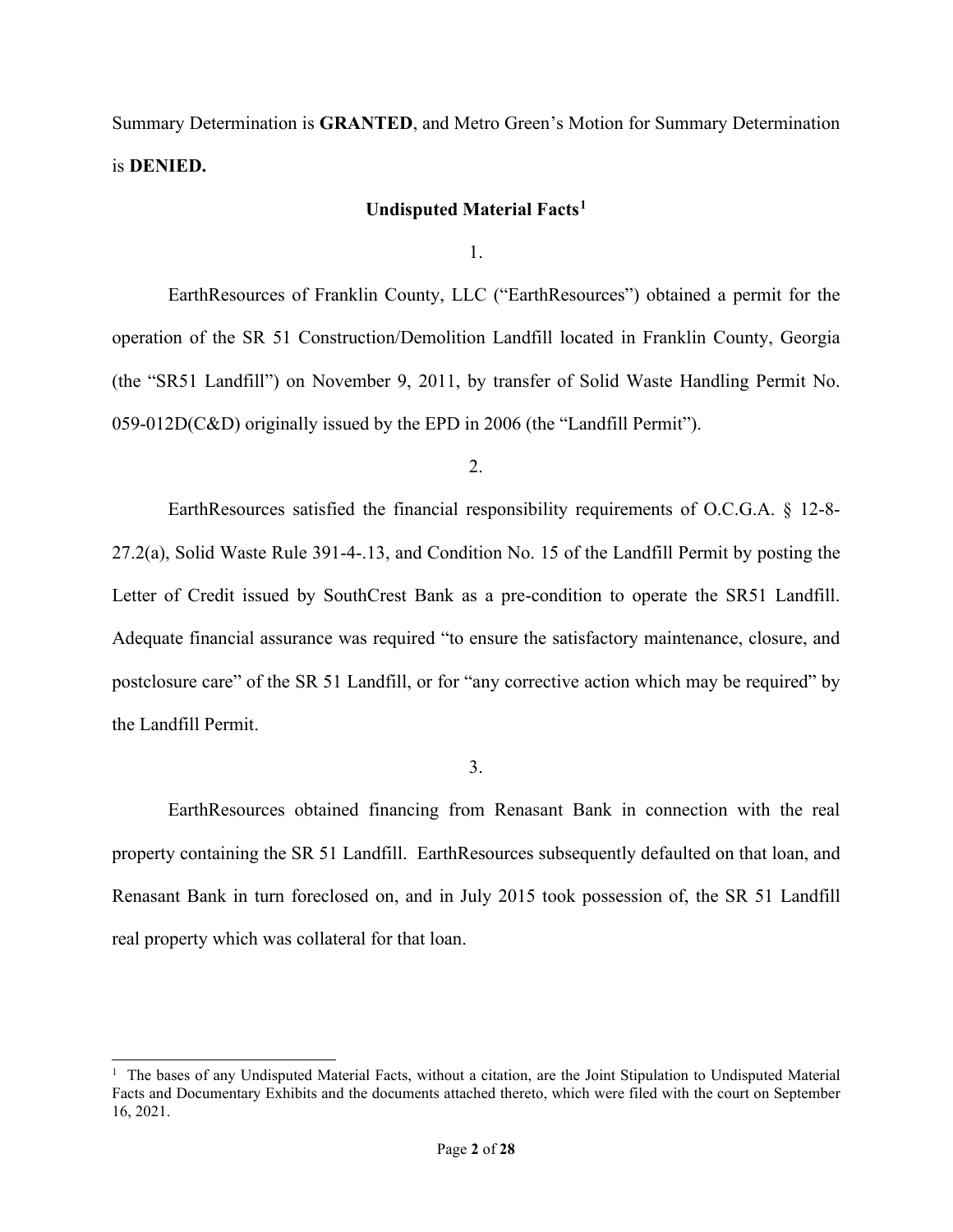Thereafter, SouthCrest Bank sent a letter to EPD dated September 23, 2015, advising EPD that the Letter of Credit would not be renewed by SouthCrest Bank since EarthResources no longer owned the real property containing the SR 51 Landfill.

# 5.

In accordance with his authority under O.C.G.A.  $\S$  12-8-27.1(b), the Director thereupon determined that the foreclosure of the SR 51 Landfill constituted an abandonment, default, or other refusal or inability to maintain, operate, or close the facility. On January 20, 2016, the Director issued a timely sight draft to SouthCrest Bank demanding payment in full of the SouthCrest Letter of Credit and those financial assurance funds intended for the maintenance, closure, and post-closure care of the SR 51 Landfill. The Director issued a supplemental sight draft on January 26, 2016, to correct a typographical error.

# 6.

On March 4, 2016, SouthCrest Bank filed in the Superior Court of DeKalb County, Georgia a "Complaint of Interpleader and for Declaratory Judgment," Civil Action File No. 16- CV-3152-8, against EPD and other parties including EarthResources. The Complaint sought to interplead with the court the funds represented by the SouthCrest Letter of Credit and requested that court to adjudicate the conflicting claims of EarthResources and EPD to those funds.

7.

In January 2017, EPD filed a Motion for Summary Judgment in the DeKalb County action on its Counterclaim to collect the subject financial assurance funds from SouthCrest Bank. In its Brief in Support of its Motion for Summary Judgment on its Counterclaim, EPD stated in pertinent part, as follows: "In essence, letters of credit are meant to be the equivalent of cash in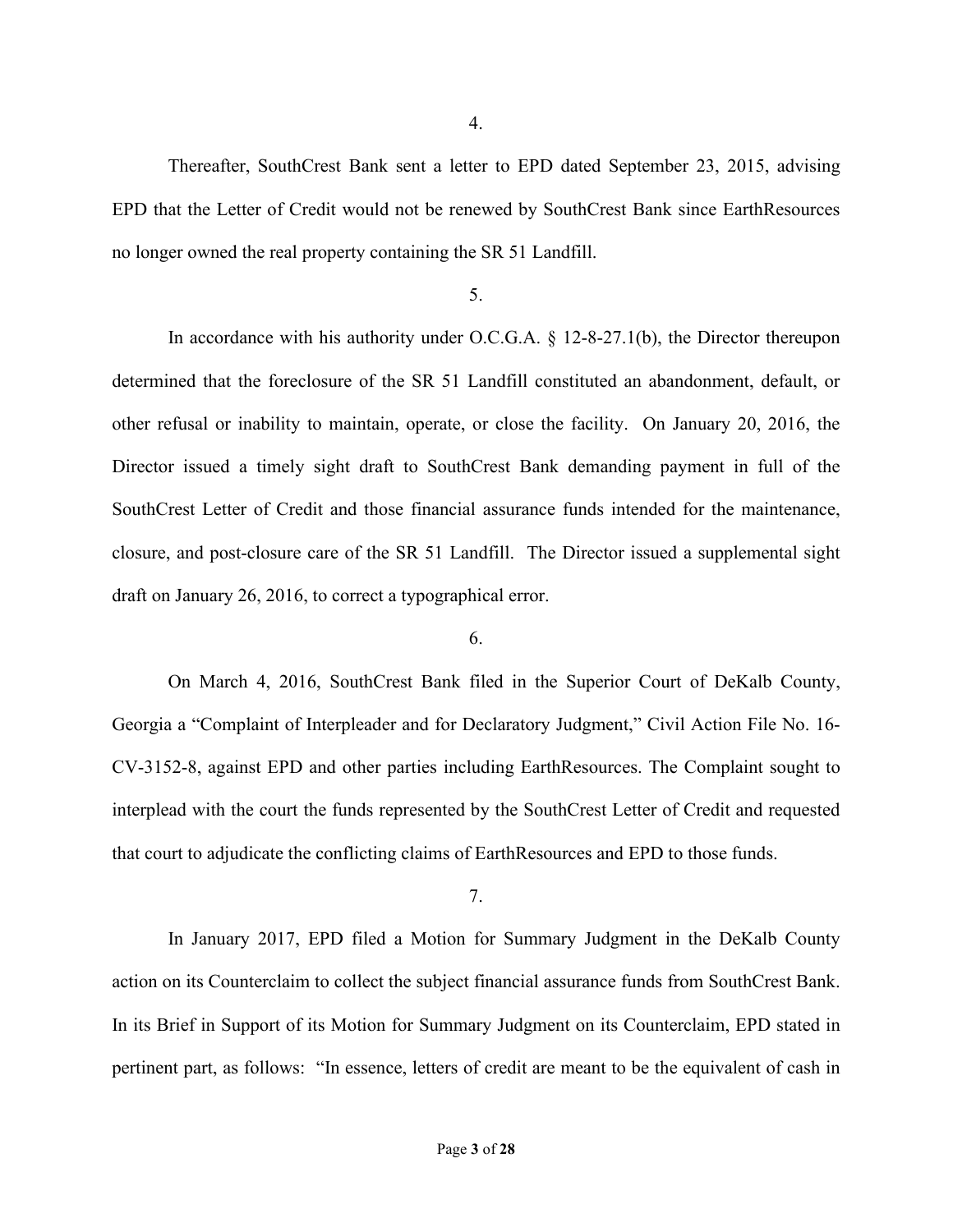hand and financial assurance is meant to serve as a surefire safety mechanism in the event the Director of EPD determines a landfill 'has been abandoned, that the owner or operator thereof has become insolvent, or that for any other reason there is a demonstrated unwillingness or inability of the owner or operator to maintain, operate, or close the facility, [or] to carry out postclosure care of the facility.' O.C.G.A. § 12-8-27.1(b)."

### 8.

EPD's brief further stated, as follows: "If such a situation occurs, the intent of the Georgia Comprehensive Solid Waste Management Act is that EPD will be able to protect the environment and the health and welfare of the citizens of Georgia by implementing the financial assurance mechanism and thereby immediately acquiring the funds necessary to close affected facilities and provide post-closure care."

## 9.

On June 12, 2017, SouthCrest Bank and EPD together filed in that action a "Joint Stipulation of Facts and Admissibility of Documents," in which those parties stipulated to facts contained in an attached Affidavit of Jeffery W. Cown, then Chief of EPD's Land Protection Branch, along with five Exhibits attached to that affidavit. In the affidavit, Mr. Cown states, in part, as follows: "The Georgia Comprehensive Solid Waste Management Act includes a requirement at O.C.G.A. § 12-8-27.2 that owners and operators must post financial assurance before a landfill can be operated. The purpose of the requirement is to ensure that EPD has the money available to cover closure and post-closure care of a landfill if the Director determines closure is necessary. Irrevocable standby letters of credit are an approved financial assurance mechanism precisely because they protect EPD, the environment, and the citizens of Georgia by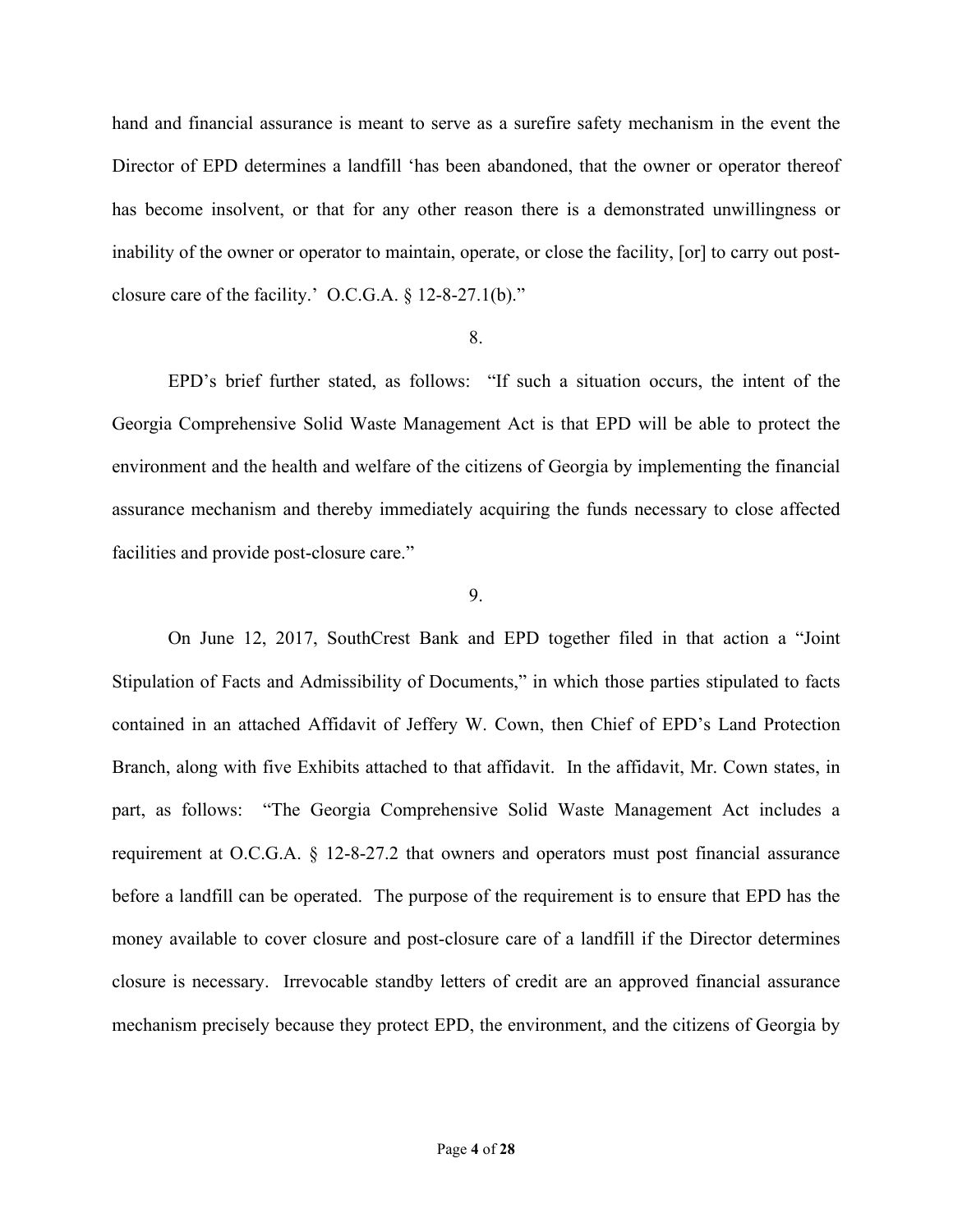ensuring funds are available when necessary to cover closure and post-closure of a landfill deemed closed in violation of the Georgia Solid Waste Management Rules."

### 10.

The Cown Affidavit further stated, as follows: "EarthResources' actions of causing or allowing foreclosure on the landfill triggered the Director of EPD's determination that the landfill closed in violation of the Georgia Rules for Solid Waste Management as well as the Director's determination that closure and post-closure care must commence under the Georgia Comprehensive Solid Waste Management Act and the Rules for Solid Waste Management."

## 11.

On June 19, 2017, the Superior Court of DeKalb County, Honorable Linda Warren Hunter, Judge, approved and entered the proposed Consent Order presented by SouthCrest Bank and EPD granting EPD's Motion for Summary Judgment on its Counterclaim. The Consent Order stated, in part, as follows: "The Director of EPD made demand on the Letter of Credit pursuant to his responsibility of implementing Georgia's solid waste management program to enhance and protect the health, safety, and well-being of the citizens of Georgia pursuant to O.C.G.A. § 12-8-21(a) and (d). In order to protect the health and safety of the citizens of Georgia, the landfill must be closed in accordance with the Act and the Rules. The landfill will require 30 years of post-closure care."

### 12.

Judge Hunter entered judgment in favor of EPD pursuant to the Consent Order entered on June 19, 2017, and, following subsequent appeal proceedings in which that Order was affirmed, SouthCrest Bank transferred the Letter of Credit funds into a bank account used for the Georgia Solid Waste Trust Fund (also "SWTF") on January 9, 2019, in the amount of \$1,773,304.17.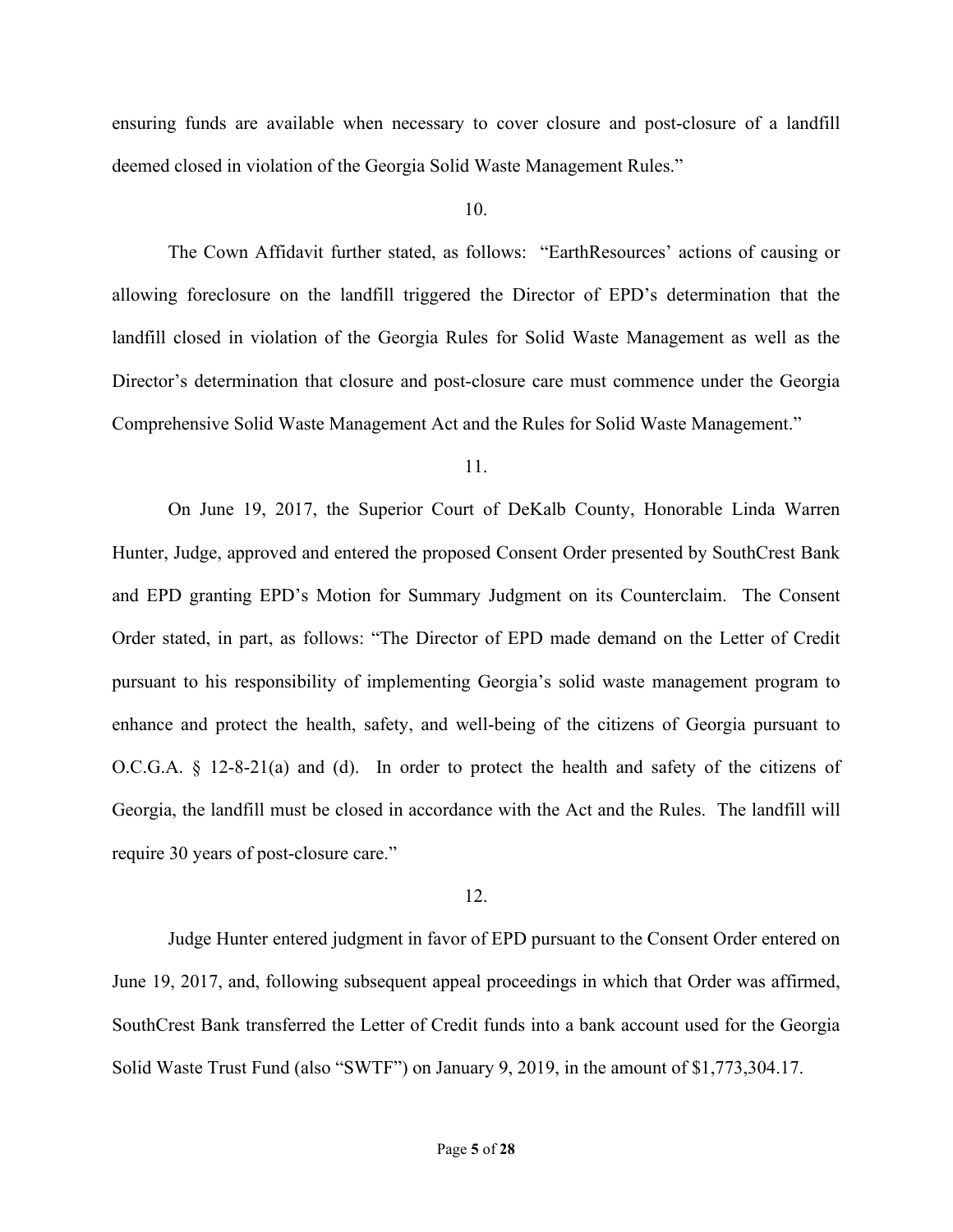On June 28, 2017, Judge Hunter entered an Order and Judgment in a separate matter that had originally been filed by JFS Properties, Inc., Appalachian Company, and EarthResources against SouthCrest Bank in the Superior Court of Fayette County, on January 27, 2016. That matter was subsequently transferred to the Superior Court of DeKalb County. The complaint was for injunctive relief, in which the plaintiffs alleged that if SouthCrest Bank honored EPD's sight drafts, it would facilitate a material fraud by EPD on SouthCrest. The same day the plaintiffs filed the complaint, they obtained an ex parte temporary restraining order ("TRO") from the Superior Court of Fayette County. The court continued the TRO and subsequently ruled that EPD was an indispensable party; however, the plaintiffs never moved to join EPD.

## 14.

In Judge Hunter's June 28, 2017 Order and Judgment, she held that injunctive relief was improper for multiple reasons. Judge Hunter concluded that injunctive relief was improper, in part, because there was never a substantial likelihood that the plaintiffs would prevail. She further concluded that they were not parties in interest to the Letter of Credit, and their allegations of fraud were meritless. She also concluded that injunctive relief was a "disservice to the public interest because for almost a year and a half it . . . prevented EPD from collecting the funds posted as financial assurance and depositing them into the solid waste trust fund so it could commence closure and post-closure care of the landfill." Among numerous findings, Judge Hunter found that the only proper parties at-interest to the Letter of Credit were SouthCrest and EPD. Additionally, she found that the issuance of the Consent Order in the Companion Case (i.e., the interpleader case filed by SouthCrest) was dispositive of the injunctive relief matter.<sup>2</sup>

<sup>&</sup>lt;sup>2</sup> The Georgia Court of Appeals affirmed the Order and Judgement issued by the Superior Court of DeKalb County in the injunctive relief matter on March 8, 2018, in JFS Properties, Inc. et al. v. SouthCrest Bank, N. A., No.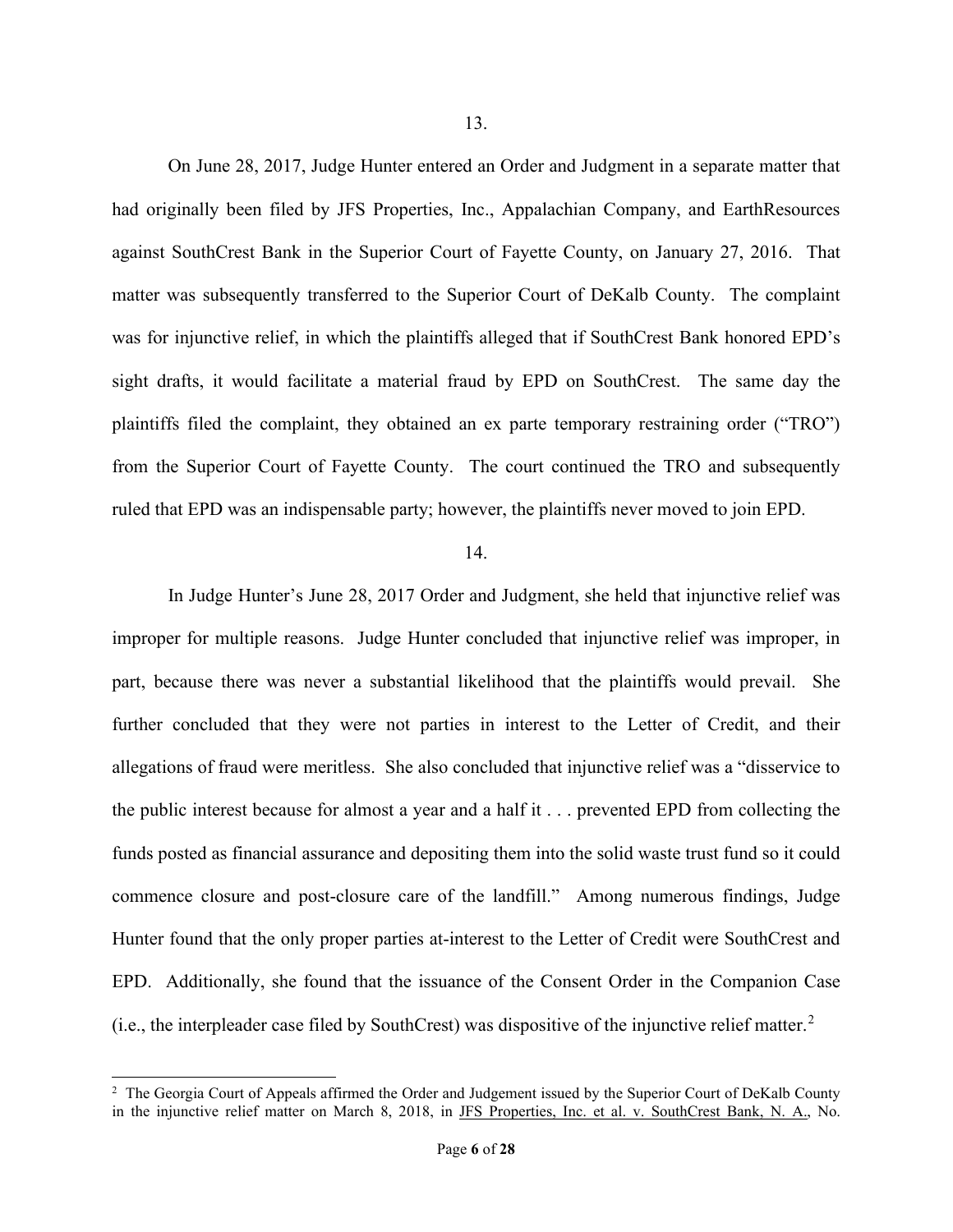During the three years of the litigation in the Superior Court of DeKalb County, the Georgia Court of Appeals, and the Georgia Supreme Court from January 2016 to January 2019, the SR 51 Landfill did not receive any waste. The Landfill Permit for the facility was not revoked and remained in the possession of EarthResources. No closure, post-closure care, or corrective action activities occurred at the facility.

16.

On January 20, 2020, Petitioner Metro Green Franklin, LLC ("Metro Green") applied to EPD for transfer of the Landfill Permit for the SR 51 Landfill to Metro Green.

### 17.

Metro Green paid EarthResources \$1,773,304.17 to obtain EarthResources' consent to transfer the Landfill Permit. (Affidavit of Mitchell D. Stephens, at ¶ 4.) EPD did not require, inform, or advise Metro Green to purchase the permit or any rights from EarthResources. (Second Cook Affidavit, at ¶ 11.)

#### 18.

As a condition of EPD's approval for transfer of the Landfill Permit for the SR 51 Landfill, Metro Green was required to provide a replacement financial responsibility and financial assurance mechanism pursuant to Solid Waste Rules 391-3-4-.02 and 391-3-4-.13 for closure and post-closure care of the SR 51 Landfill. The amount of the financial assurance

A18A0028. The Court of Appeals agreed with the Superior Court of DeKalb County and stated, "the trial court did not err in concluding that JFS Properties' argument that the subsequent owners of the landfill property should be responsible for closure and post-closure costs was not relevant to the issue of the obligation to honor the particular terms of the letter of credit." In JFS Properties, Inc. et al. v. SouthCrest Bank, N. A., No. A17A2078, the Georgia Court of Appeals granted SouthCrest's motion to dismiss the appeal filed by JFS Properties, Inc., Appalachian Company, and EarthResources of Franklin County, LLC., on the grounds that JFS Properties Inc. et al. lacked standing to bring the appeal. Specifically, the court held that JFS Properties et al., applicants on a letter of credit, lacked standing to "intervene in the relationship that the letter of credit created between EPD and SouthCrest Bank,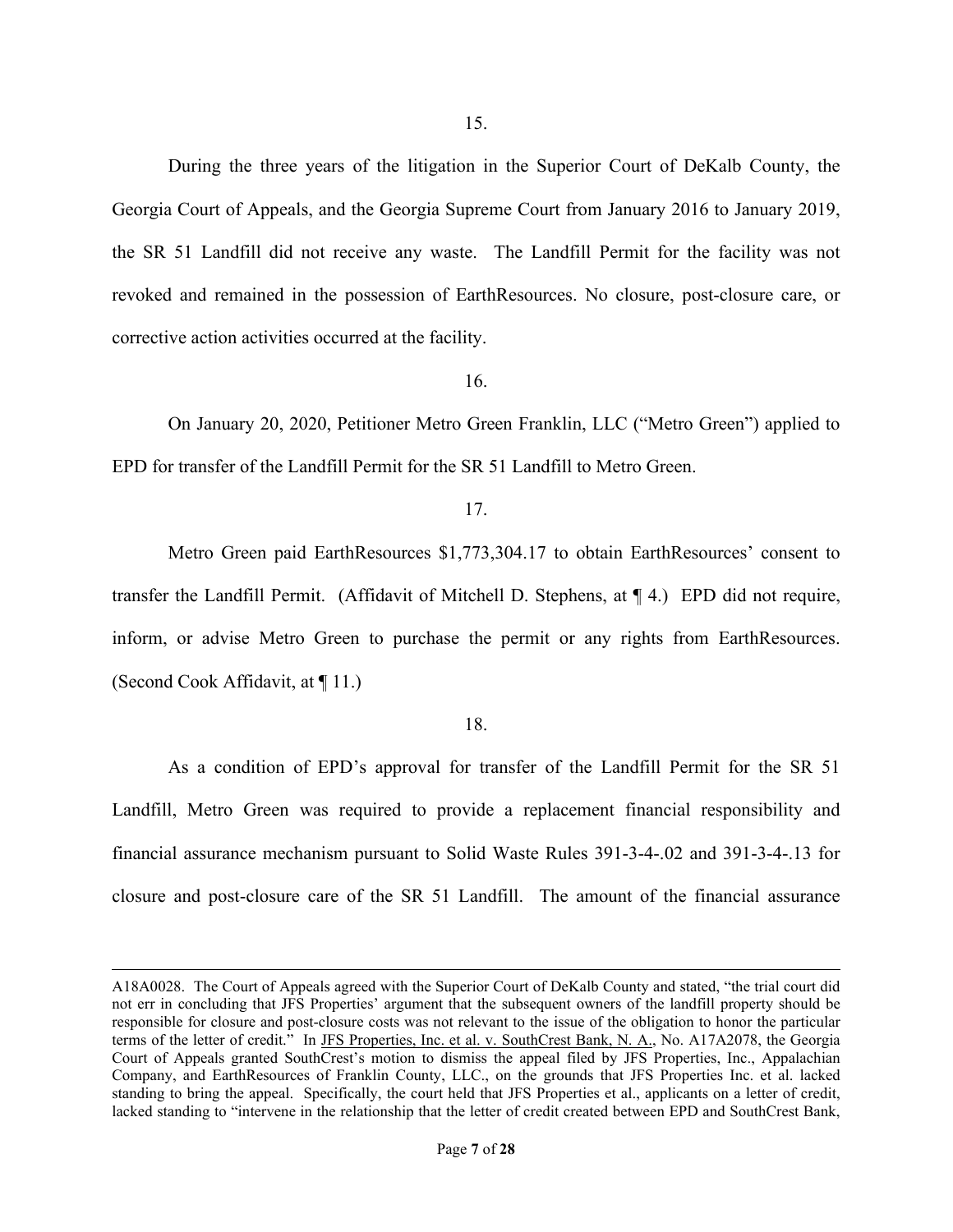mechanism is \$1,956,160.63. Financial assurance was initially provided by Metro Green through an Irrevocable Standby Letter of Credit issued by United Community Bank on January 23, 2020.

### 19.

Subsequently, that financial assurance mechanism was replaced in the same amount by a "Performance/Surety Bond for Closure and Post-Closure Care of Solid Waste Handling Facilities," Bond No. 107241656, issued by Travelers Casualty Insurance Company of America. That financial assurance mechanism for the SR51 Landfill remains in place to assure the satisfactory maintenance, closure, and postclosure care of the SR51 Landfill facility or to carry out any corrective action which may be required.

### 20.

On January 28, 2020, EPD approved the request from Metro Green for transfer of the Landfill Permit EarthResources to Metro Green.

# 21.

Following a period of time after the transfer of the Landfill Permit to Metro Green, during which Metro Green brought the SR 51 Landfill facility into compliance with the approved Design and Operations Plan by Metro Green, the SR 51 Landfill facility has continued in operation to the present for receipt and disposal of construction and demolition waste materials pursuant to the Landfill Permit.

except as provided by O.C.G.A. § 11-5-109(b)." Furthermore, because JFS Properties et al. had already availed themselves of filing for injunctive relief and lost, they could not show that they were aggrieved.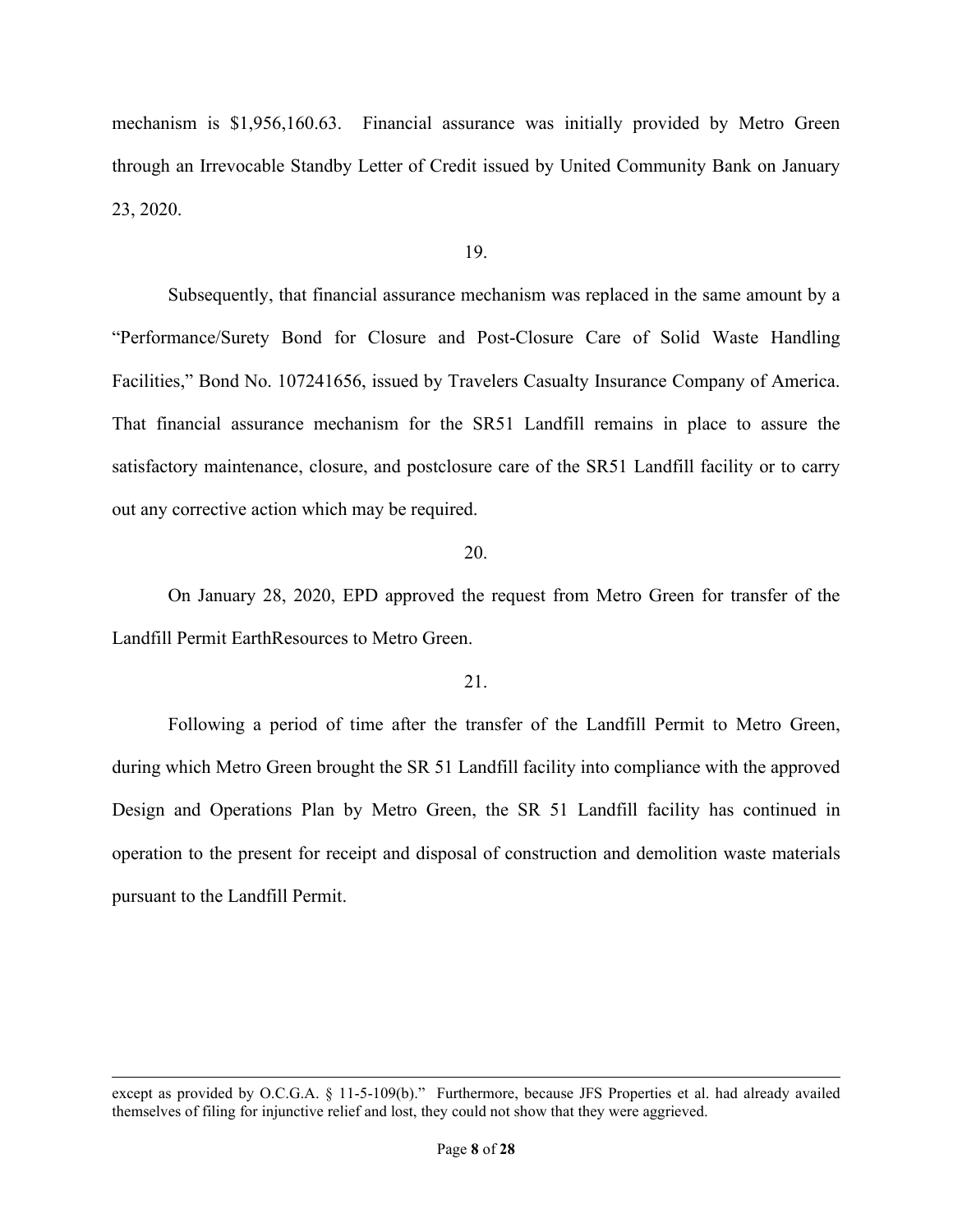A Limited Warranty Deed was executed by Sterling Environmental Park, LLC, on June 1, 2020, by which title to the real property containing SR 51 Landfill was transferred to Metro Green.

## 23.

On June 2, 2020, EarthResources and the associated entities assigned to Metro Green all of their rights, titles, and interests in recovery of the financial assurance funds collected and held by the Director, when he called in the Letter of Credit posted by EarthResources. (Stephens Affidavit, at  $\P$  4 and Ex. 1 attached thereto.)

### 24.

The financial assurance funds received by the Director and deposited in the Georgia Solid Waste Trust Fund as a result of the Director's implementation of the Letter of Credit for the EarthResources SR 51 Landfill facility, in the amount of \$1,773,304.17, have not been utilized by the Director or EPD for any purpose in connection with the SR 51 Landfill.

### 25.

By letter dated March 31, 2021, from legal counsel for Metro Green to Richard E Dunn, in his capacity as Director of EPD and as Trustee of the Solid Waste Trust Fund, Metro Green asserted legal rights to and a legal claim for return and reimbursement of the subject financial assurance funds in the amount of \$1,773,304.17 collected by EPD and deposited in the Solid Waste Trust Fund to provide financial assurance for closure and post-closure care of the SR 51 Landfill.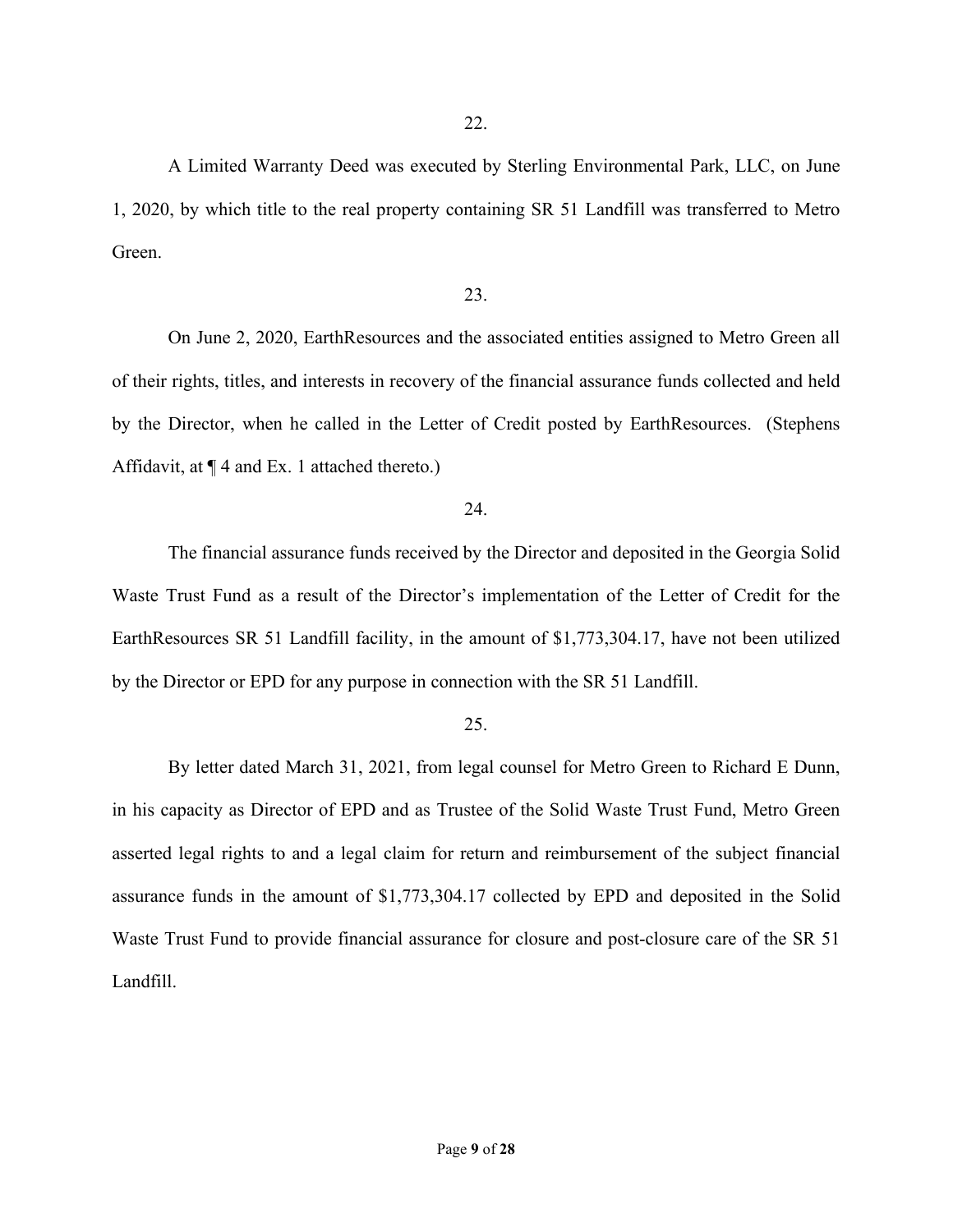On May 7, 2021, counsel for Metro Green received a letter from Georgia Department of Law Senior Assistant Attorney General Robin Leigh, on behalf of her client the Director and EPD, rejecting Metro Green's claim to the subject financial assurance funds being held by the Director in the Solid Waste Trust Fund.

### 27.

By letter dated June 28, 2021, Metro Green through legal counsel requested the Director take final action and communicate a final decision with respect to the claim of Metro Green to the subject financial assurance funds. By letter dated June 29, 2021, the Director took final action and issued a final decision rejecting Metro Green's claim of right to those financial assurance funds and its request for return of those funds from the Solid Waste Trust Fund to Metro Green by the Director in his capacity as Director of EPD and Trustee of the Solid Waste Trust Fund.

### 28.

On June 30, 2021, Metro Green through legal counsel submitted the Petition for Hearing which was subsequently referred to the Office of Administrative Hearings and docketed for determination by an OSAH Administrative Law Judge on July 26, 2021. Metro Green filed its Amendment to the Petition for Hearing on September 8, 2021.

### **Conclusions of Law**

1.

On motion for summary determination, the moving party must show by supporting affidavits or other probative evidence that there is no genuine issue of material fact for determination and the moving party is entitled to prevail as a matter of law. Ga. Comp. R. & Regs. 616-1-2-.15(1). When a motion for summary determination is made and supported, a party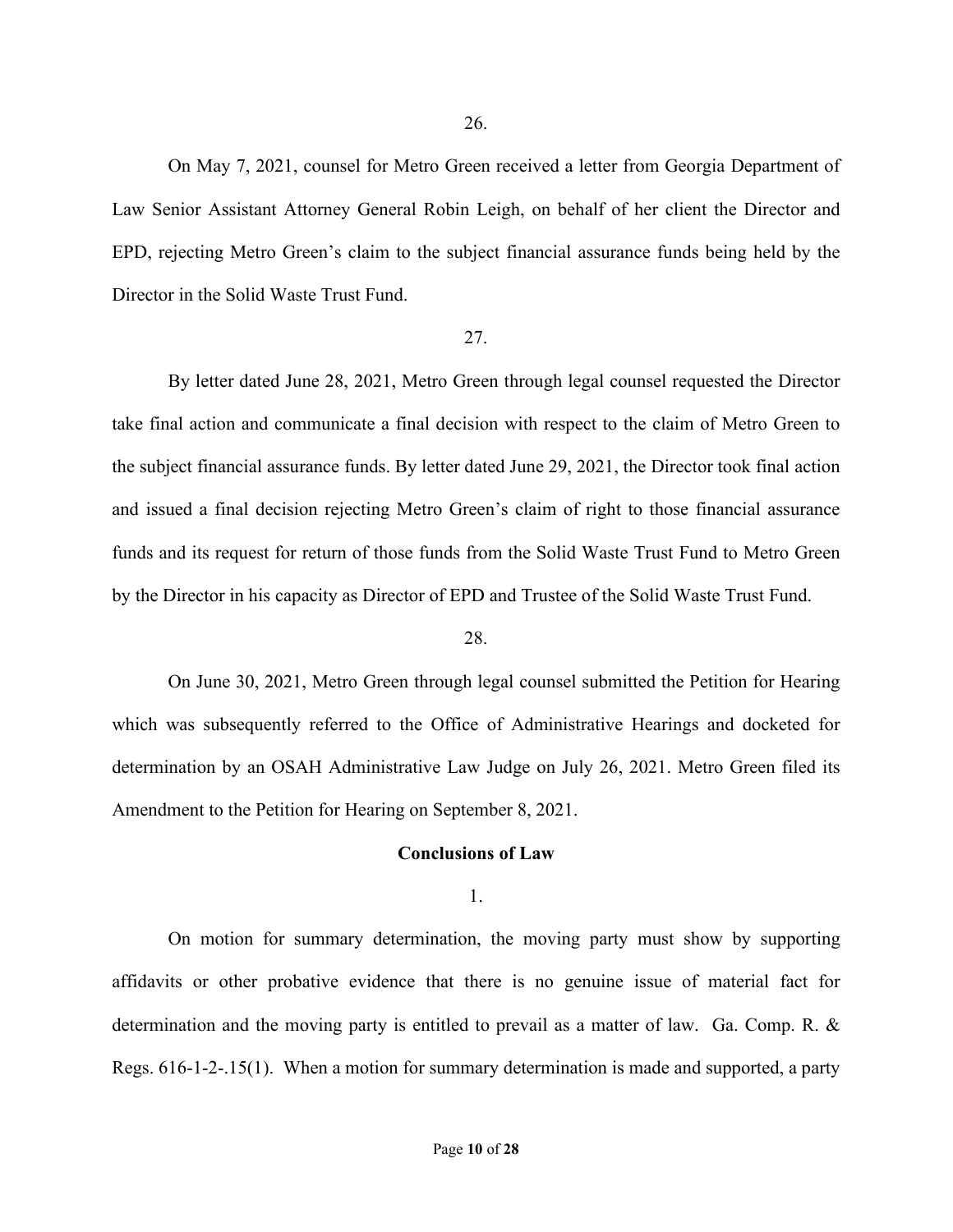opposing the motion may not rest upon mere allegations or denials but must show by supporting affidavit(s) or other probative evidence that there is a genuine issue of material fact for determination. Ga. Comp. R. & Regs. 616-1-2-.15(2)(c).

### $2<sub>1</sub>$

In his Motion to Dismiss, or in the Alternative, Motion for Summary Determination, the Director asserts that Metro Green's Petition for Hearing should be dismissed because it lacks standing under Georgia Code Section  $12{\text -}2{\text -}2(c)(2)(A)$ . In the alternative, the Director asserts that he should be granted summary determination as to the four counts raised in Metro Green's Petition for Hearing, and as to count five raised in its Amendment to Petition for Hearing.

3.

In its Motion for Summary Determination, Metro Green argues that the Director's position regarding the use of funds deposited into the Solid Waste Trust Fund is contrary to the plain language of O.C.G.A. § 12-8-27.2 and contrary to the legislative intent of that Code Section 12-8-27.2 and Code Section 12-8-27.1 when they are read separately or in *pari materia*. In essence, Metro Green argues that because the purpose of requiring landfill owners or operators to post financial assurance mechanisms is to ensure the satisfactory maintenance, closure, and postclosure care, or to carry out corrective action, the financial assurance mechanism or the funds therefrom may only be used for the specific landfill for which they were posted.

### *Legal Framework*

4.

In 1990, the Georgia General Assembly enacted the Georgia Comprehensive Solid Waste Management Act ("Act"). O.C.G.A. § 12-8-20. The purpose of the Act is "to institute and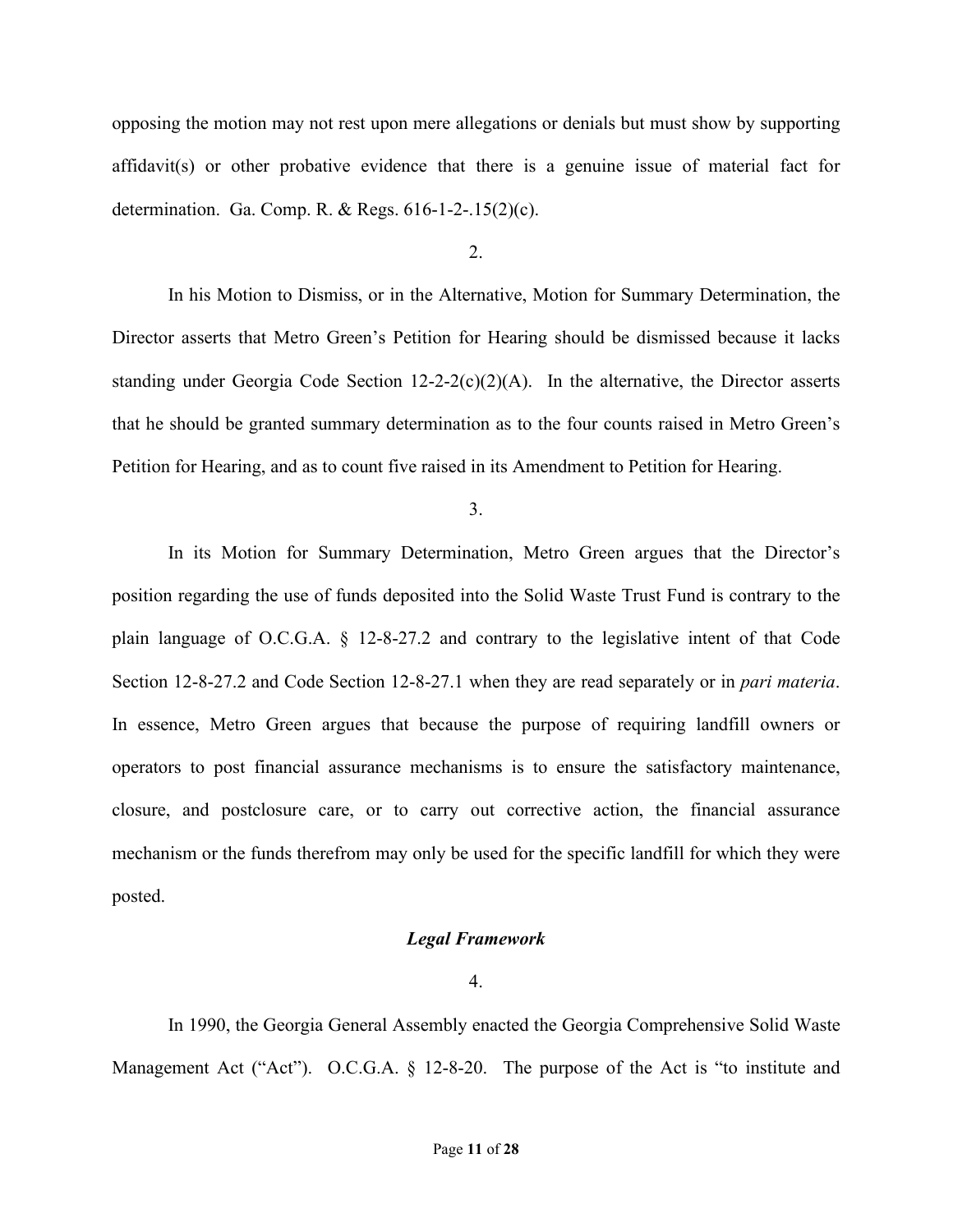maintain a comprehensive state-wide program for solid waste management" in furtherance of the state's responsibility "to protect the public health, safety, and well-being of its citizens and to protect and enhance the quality of its environment." O.C.G.A. § 12-8-21(a).

5.

Under the Act, a permit is required to operate a solid waste handling facility. O.C.G.A. § 12-8-24(a). Additionally, owners or operators of landfills must provide a financial responsibility mechanism before the landfill can receive any waste.<sup>3</sup> O.C.G.A.  $\S$  12-8-27.2(a); 40 C.F.R.  $\S$ 258.74(l)(3). Satisfying "all applicable financial responsibility requirements" is also a condition of solid waste handling permits issued by EPD. The same law applies when a permit is transferred. Before EPD will approve the transfer, the new permittee must provide its own financial assurance.<sup>4</sup> O.C.G.A. § 12-8-27.2(a); Ga. Comp. R. & Regs. 391-3-4-.02(4).

### 6.

Financial responsibility mechanisms ensure that owners and operators of solid waste handling facilities will meet their financial obligations to maintain their facilities through operation, closure, and 30 years of post-closure care, even if they become insolvent. O.C.G.A. §§ 12-8-27.2(a) and 12-8-22(10) (defining financial responsibility mechanism as a "mechanism designed to demonstrate that sufficient funds will be available to meet specific environmental protection needs of solid waste handling facilities"); Ga. Comp. R. & Regs. 391-3-4-.13; 40 C.F.R. §§ 258.71, .72, and .73; see also O.C.G.A. § 12-8-27.1(b). The protective financial

<sup>&</sup>lt;sup>3</sup> The parties have used the terms "financial assurance mechanism" and "financial responsibility mechanism" interchangeably, to mean that same thing. The Georgia Code Sections refer to "financial responsibility mechanisms." See O.C.G.A. § 12-8-27.1(b). The Code of Federal Regulations refers to "mechanisms used to demonstrate financial assurance." See 40 C.F.R.  $\S$  258.74. For the purpose of this decision, the court considers "financial assurance mechanism" and "financial responsibility mechanism" to be the same.

<sup>&</sup>lt;sup>4</sup> After a permittee transfers its permit to a new permittee, the former permittee is no longer responsible for maintaining financial assurances. See Ga. Comp. R. & Regs. 391-3-4-.02 (4). Although they must be effective for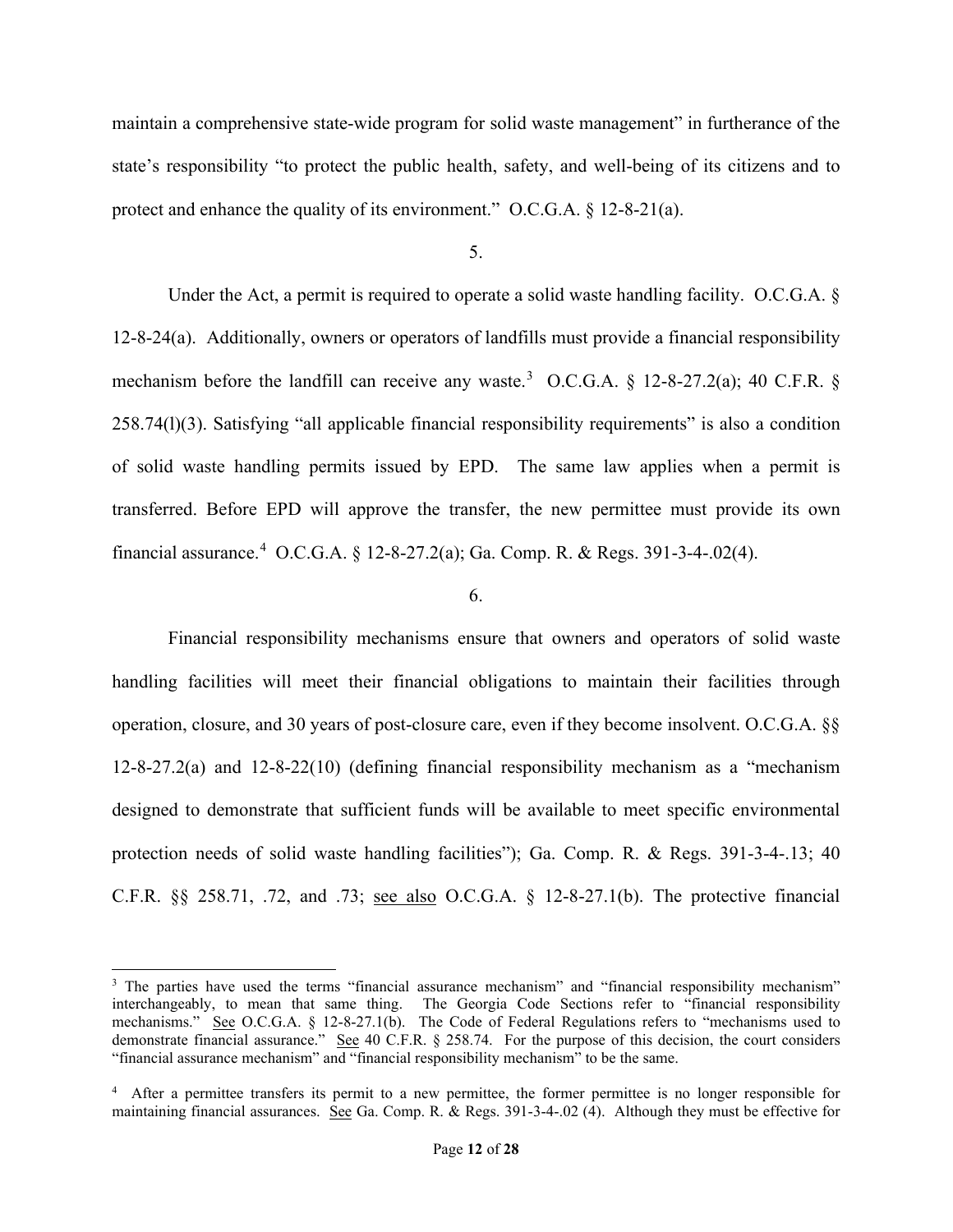assurance mechanism can be an irrevocable standby letter of credit, a surety bond guaranteeing payment or performance, a trust fund, insurance, a financial test, or a corporate guarantee. O.C.G.A. § 12-8-22(10); Ga. Comp. R. & Regs. 391-3-4-.13(4); 40 C.F.R. § 258.74. The financial assurance required is calculated by the owner or operator based on how much it would cost to hire a third party to perform the required activities. 40 C.F.R. §§ 258.71, .72, and .73. The amount must be annually adjusted to cover the cost of inflation. Id.

7.

Once financial assurance is in place for a landfill, Georgia Code Section 12-8-27.1(b) and (c) spells out how the mechanism(s) can be implemented, or "called in." Subsections (b) and (c) of the statute give the Director the sole authority to determine whether a landfill has been abandoned or an owner or operator is unwilling or unable to properly manage or close the facility. Specifically, subsection (b) says:

If the director determines that a solid waste or special solid waste handling facility has been abandoned, that the owner or operator thereof has become insolvent, or that for any other reason there is a demonstrated unwillingness or inability of the owner or operator to maintain, operate, or close the facility, to carry out postclosure care of the facility, or to carry out corrective action required as a condition of a permit to the satisfaction of the director, the director may implement the applicable financial responsibility mechanisms. The proceeds from any applicable financial responsibility mechanisms shall be deposited in the solid waste trust fund.

O.C.G.A. § 12-8-27.1(b).

Subsection (c) says: "The determination of whether there has been an abandonment, default, or other refusal or inability to perform and comply with closure, postclosure, or corrective action requirement shall be made by the director." O.C.G.A.  $\S$  12-8-27.1(c).

at least one year, letters of credit can be canceled by the issuing institution with 120 days of advance notice to the owner and operator and the Director. 40 C.F.R. § 258.74(c)(3).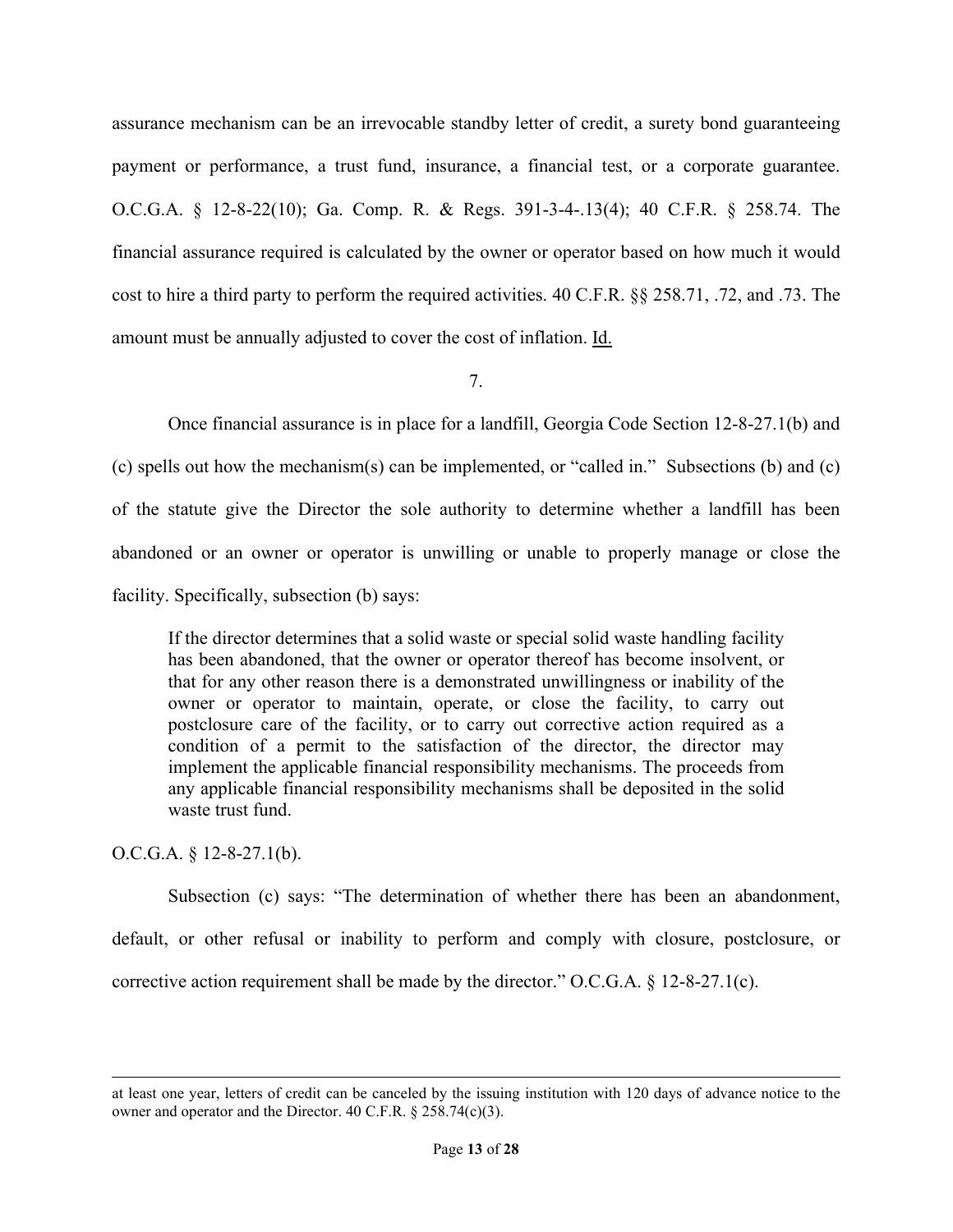As part of the Act, the Georgia General Assembly established the SWTF. See O.C.G.A. § 12-8-27.1. The purpose of the SWTF is to provide the Director with resources to respond to emergencies caused by leaking landfills and illegal dumps, clean up abandoned landfills, fund a state-wide scrap tire management program, and make permissible grants to local governments. See O.C.G.A. §§ 12-8-27.1(a), 12-8-37.1. Funding for the SWTF comes from four sources: a \$1 fee tacked onto every new tire sold in the state; fines collected for violations; proceeds from financial responsibility mechanisms that have been implemented under the law; and accrued interest. O.C.G.A. §§ 12-8-27.1(b); 12-8-30.6(d) and 12-8-40.1(h)(1). Only the financial responsibility mechanisms are relevant to this case. Financial responsibility mechanisms ensure that owners and operators of solid waste handling facilities will meet their financial obligations to maintain their facilities through operation, closure, and 30 years of post-closure care, even if they become insolvent. O.C.G.A. §§ 12-8-27.2(a) and 12-8-22(10) (defining financial responsibility mechanism as a "mechanism designed to demonstrate that sufficient funds will be available to meet specific environmental protection needs of solid waste handling facilities"); Ga. Comp. R. & Regs. 391-3-4-.13; 40 C.F.R. §§ 258.71, .72, .73.

## 9.

The Director, as trustee of the SWTF, also determines how to spend the proceeds deposited into it, with approval from the Board of Natural Resources ("BNR"). O.C.G.A. § 12- 8-27.1(a) ("The moneys deposited in such fund  $\ldots$  may be expended by the director, with the approval of the board  $\dots$ ."). The statute limits expenditures to specifically defined purposes including emergency action, preventive or corrective action, monitoring or providing postclosure

8.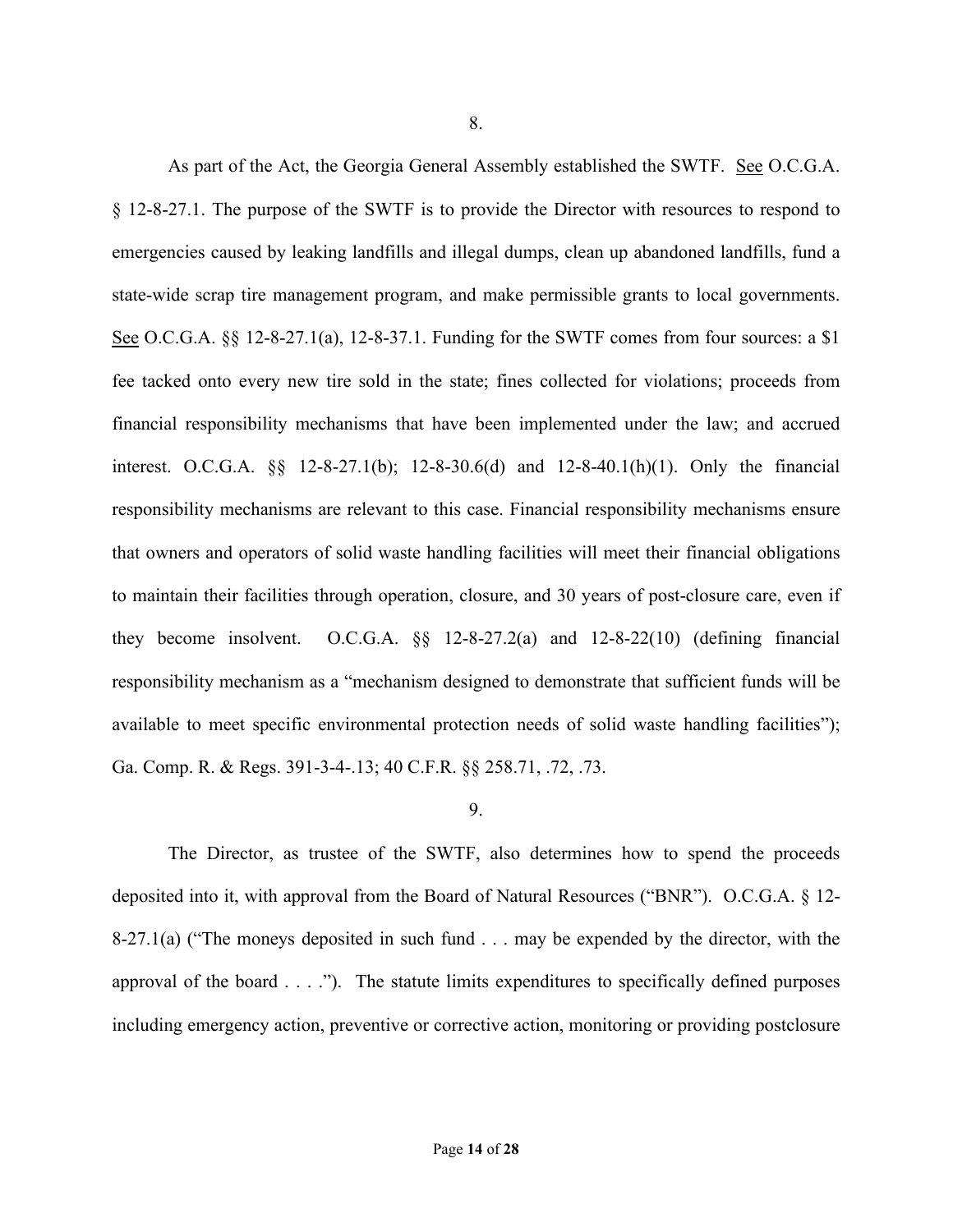care, implementing a scrap tire program in the State, and making certain grants to local governments. Id. at §§ 12-8-27(a)(1)-(4); 12-8-37.1.

### *Metro Green Does Not Have Standing to Bring This Action*

10.

The right to a hearing before an administrative law judge is only available to persons who are "aggrieved or adversely affected by any order or action of the director." O.C.G.A. § 12-2-  $2(c)(2)(A)$ . A person is "aggrieved or adversely affected" if "the challenged action has caused or will cause them injury in fact and where the injury is to an interest within the zone of interests to be protected or regulated by the statutes that the director is empowered to administer and enforce." O.C.G.A.  $\S 12-2-(c)(3)(A)$ .

### 11.

Here, Metro Green has failed to establish an injury in fact that was caused by the director. Metro Green has no interest or rights to the \$1.77 million that was obtained by EPD by calling in the letter of credit and subsequently deposited into the SWTF. See Pres. Alliance of Savannah v. Norfolk S. Corp., 202 Ga. App. 116, 117 (1991) ("[T]o challenge a statute or an administrative action taken pursuant to a statute, the plaintiff must normally show that it has interests or rights which are or will be affected by the statute or the action.")

### 12.

SouthCrest Bank issued the Letter of Credit on behalf of Appalachian Company, acting on behalf of EarthResources. The Letter of Credit was backed by a certificate of deposit posted by JFS Properties, Inc. The Director was named as the beneficiary. Metro Green was not a party to the Letter of Credit. It was never entitled to receive funds from it and therefore cannot claim an injury based on money to which it has no right.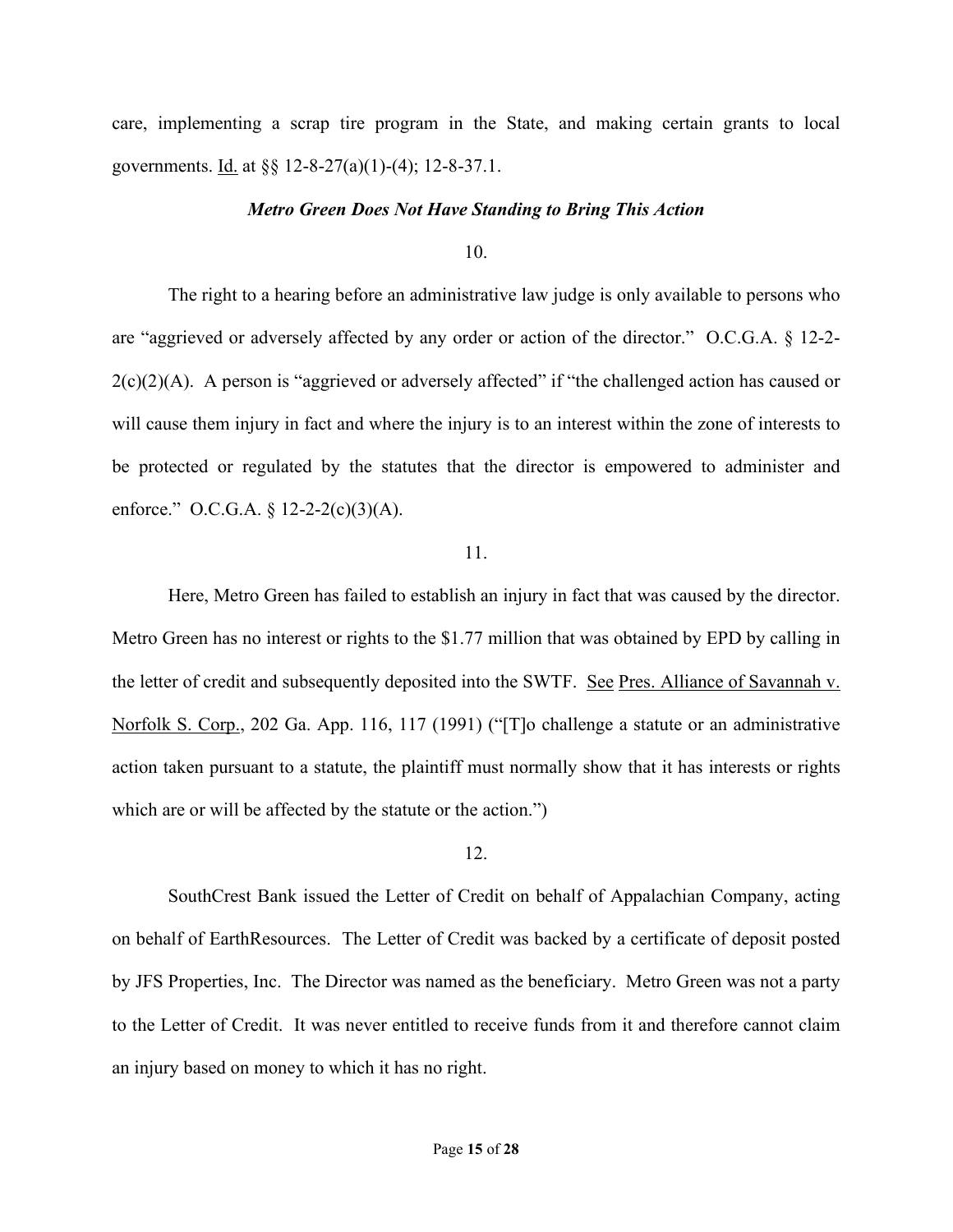The requirement to post financial assurance is an owner/operator-specific obligation. See O.C.G.A. § 12-8-27.2(a); Ga. Comp. R. & Regs. 391-3-4-.13(1) ("The requirements of this Rule apply to all owners and/or operators . . . ."); 40 C.F.R.  $\S$  258.71(a) – 258.74(a)(1). When a landfill's permit is transferred to a new owner or operator, the new permittee must post its own financial assurance. Ga. Comp. R. & Regs. 391-3-4-.02(4), 391-3-4-.13(3); O.C.G.A. § 12-8-  $27.2(a)$ .

#### 14.

Metro Green asserts that it stands in the shoes of EarthResources because it entered into an Assignment of Claims with EarthResources. This does not change the analysis. Metro Green entered into the Assignment of Claims on June 2, 2020, four and a half years after the Director called in the Letter of Credit. The funds from the Letter of Credit ceased to belong to EarthResources when it abandoned the landfill and the Director called in the Letter of Credit.

### 15.

EarthResources and its affiliates spent three years litigating their claim to the money, losing in the DeKalb County Superior Court and the Georgia Court of Appeals. The Georgia Supreme Court denied their Petition for Certiorari. Those decisions conclusively ended any claim that EarthResources and its affiliates had to the money. Therefore, four and a half years after EarthResources no longer had any right to the funds from the Letter of Credit, and one year after it was conclusively determined that EarthResources and its affiliates had no right to the funds, there was nothing for EarthResources to transfer to Metro Green.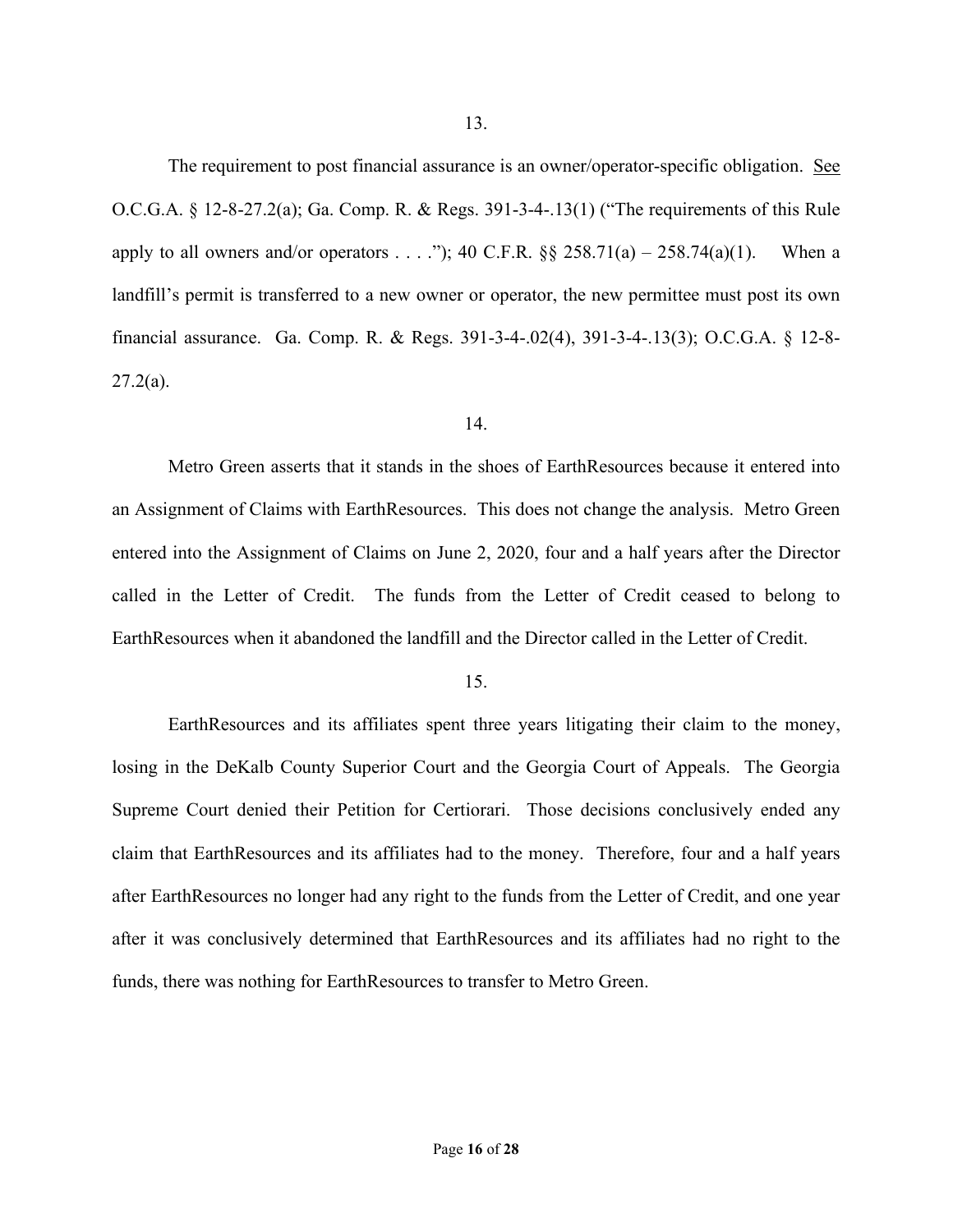Moreover, if Metro Green truly stands in EarthResources shoes, then it is barred from relitigating any claim to the money under the doctrine of collateral estoppel. The requirements for the application of collateral estoppel are as follows: (1) two proceedings involving the same parties or their privies; (2) the issue in question was actually litigated and determined in the first proceeding, (3) the issue determined was essential to the outcome of the first adjudication; and (4) the party against whom the doctrine is asserted had a full opportunity to litigate the question at issue in the first proceeding. Ga. Neurology & Rehab. v. Hiller, 310 Ga. App. 202, 205 (2011); Malloy v. State, 293 Ga. 350, 354 (2013); ALR Oglethorpe, LLC v. Henderson, 336 Ga. App. 739, 742 (2016). By signing the Assignment of Claims, Metro Green became a privy of EarthResources. The right to the funds from the Letter of Credit was litigated and conclusively decided against EarthResources, who had a full opportunity to litigate the issue. Because EarthResources is barred from relitigating its right to the funds from the Letter of Credit, so is its privy, Metro Green.

## 17.

Furthermore, any loss of \$1.77 million sustained by Metro Green was not *caused* by the Director. Rather, any loss sustained by Metro Green was caused by its decision to pay \$1.77 million for EarthResources' consent to transfer the permit and later attempt to recover the money, to which it had no right, from EPD.

### 18.

Even if Metro Green could establish an injury in fact, which it cannot, its interest is not within the zone of interests to be protected or regulated by the statutes the director is empowered to administer and enforce. O.C.G.A.  $\S$  12-2-2(c)(3)(A). The purpose of the Act and the SWTF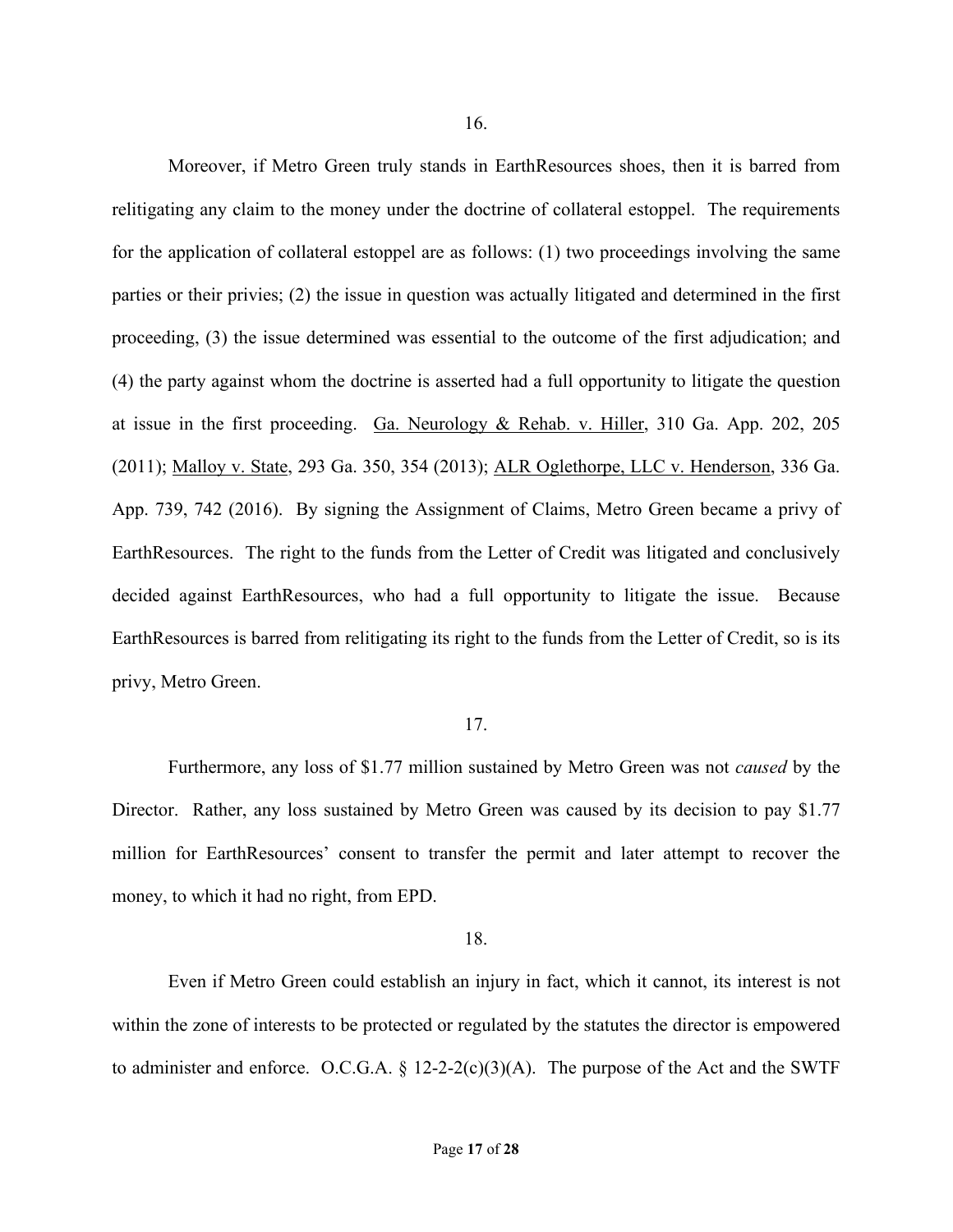is to protect the public health and environment from mishandled scrap tires, illegal dumps, abandoned landfills, landfills that the owner or operator is unwilling or unable to maintain or close, and landfills where the owner or operator will not carry out correction actions and proper post-closure care. O.C.G.A. §§ 12-8-21, 12-8-27.1(a), 12-8-37.1. Metro Green seeks to recover funds from a Letter of Credit posted by EarthResources and called in by the Director. Nothing in the statutes and regulations at issue provides for any such authority. Accordingly, the Director's Motion to Dismiss for Metro Green's lack of standing is **GRANTED**.

# *Even if Metro Green Could Establish Standing, the Director's Motion for Summary Determination Should be Granted*

19.

In its Petition for Hearing and Amendment to Petition for Hearing, Metro Green raised five counts. In Count I, Metro Green asserts that the Director does not have the authority to retain or use financial assurance funds posted for SR 51 Landfill for anything other than maintenance, closure, or post-closure of that specific landfill. In Count II, Metro Green claims that the Director's refusal to give to give it the funds from the called-in Letter of Credit posted by EarthResources constitutes a taking under the Georgia Constitution. In Count III, Metro Green asserts that the Director is barred by principles of estoppel by judgement, res judicata, collateral estoppel, and equitable estoppel from refusing to give the subject funds to Metro Green. In Count IV, Metro Green seeks mandamus relief. Metro Green added Count V with its Amendment to Petition for Hearing. In Count V, Metro Green asserts that if O.C.G.A. § 12-8- 27.1(b) were interpreted to allow the director to use funds from the SWTF for landfills other than the one from which the funds emanated or for some other purpose, then the statute violates the due process clause and the takings clause of the Georgia Constitution. Also, in Count V, Metro Green asserts that O.C.G.A. § 12-8-27.1(b) is unconstitutionally vague in violation of due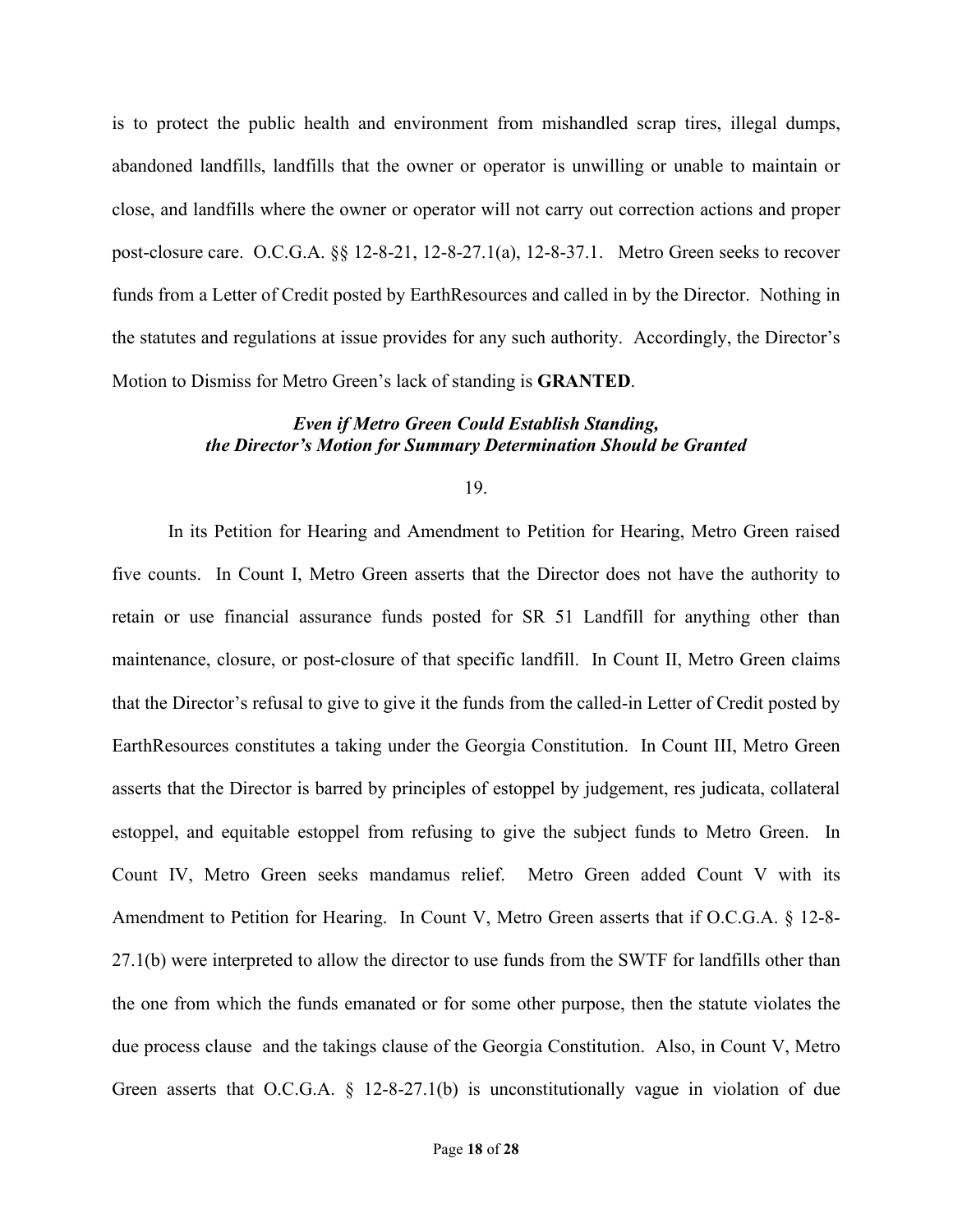process because it does not grant the Director the authority to use proceeds from financial assurance mechanisms for any other purpose than those required by O.C.G.A. § 12-8-27.2.

# *The Statutes and Regulations Provide the Director with the Authority to Use Funds Deposited in the SWTF for Any Purpose Listed in Georgia Code Sections 12-8-27.1(a) and 12-8-37.1*

### 20.

In Count I of its Petition for Hearing, Metro Green asserts that the Director does not have the legal authority to use the proceeds from the Letter of Credit posted by EarthResources and called in by the Director for any purpose other than the maintenance, closure, or post-closure care of SR 51 Landfill. For the reasons that follow, Metro Green's assertion is without merit.

## 21.

As noted above, Georgia Code Section 12-8-27.1 provides the circumstances in which the Director may implement or "call in" a financial responsibility mechanism. Those circumstances include when a permittee has abandoned a landfill, the permittee has become insolvent, or the permittee has demonstrated unwillingness or inability to maintain, operate, close the facility, or to conduct post closure care or corrective action. O.C.G.A. § 12-8-27.1(b). The statute also mandates that the proceeds from a financial responsibility mechanism be deposited into the SWTF. Id.

### 22.

Furthermore, Georgia Code Section 12-8-27.1(a), together with Georgia Code Section 12-8-37.1, describes how the funds in the SWTF may be expended. Specifically, Section 12-8- 27.1(a) provides that the funds in the SWTF may be used by the Director, "with the approval of the board for the following purposes," which are set forth as follows: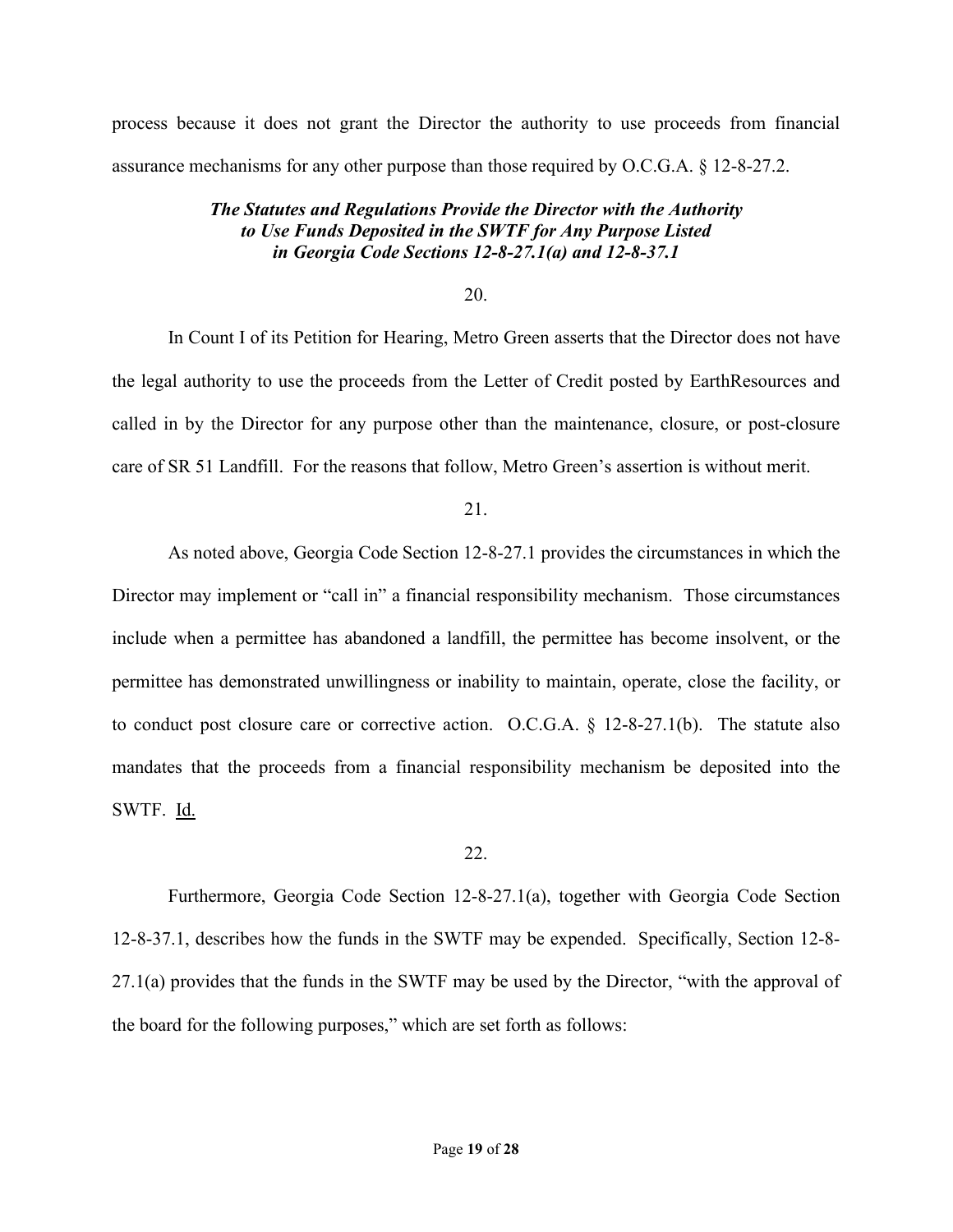(1) To take *whatever* emergency action is necessary or appropriate to assure that the public health or safety is not threatened *whenever* there is a release or substantial threat of a release of contaminants from *a* disposal facility;

(2) To take preventive or corrective actions where the release of contaminants presents an actual or potential threat to human health or the environment and *where the owner or operator has not been identified* or is unable or unwilling to perform corrective action, including but not limited to closure and postclosure care of a disposal facility and provisions for providing alternative water supplies;

(3) To take such actions as may be necessary to monitor and provide postclosure care of *any disposal facility*, including preventive and corrective actions, *without regard to the identity or solvency of the owner thereof*, commencing five years after the date of completing closure; and

(4) To take such actions as may be necessary to implement the provisions of a scrap tire management program in this state, particularly as may be related to the cleanup of scrap tire disposal piles and facilities, regulation of tire carriers and other handlers, and disbursement of grants and loans to cities, counties, and other persons as may be necessary to implement fully the provisions of this part.

O.C.G.A. §12-8-27.1(a) (emphasis added). The emphasized provisions reinforce an interpretation that the Director has the discretion to use the funds in the SWTF when and where they are most needed and that the use of the funds is not limited to the landfill for which they were originally posted. Georgia Code Section 12-8-37.1 states that the "corpus of the [SWTF]" may be used to make grants or loans to counties and cities for purposes consistent with the Act. O.C.G.A. § 12-8-37.1(c). The fact that this provision exists further supports the Director's discretion to use the funds in the SWTF in a manner where the funds are needed most, because it gives the Director the authority to use funds in the SWTF, including proceeds from financial assurance mechanisms, to provide grants or loans to counties and cities, which likely have no connection to the landfill for which the financial assurance mechanism was originally posted. The reference to the "corpus" or body of the trust weighs against any interpretation that the funds are escrowed or earmarked for a particular landfill, because it essentially refers to the funds as a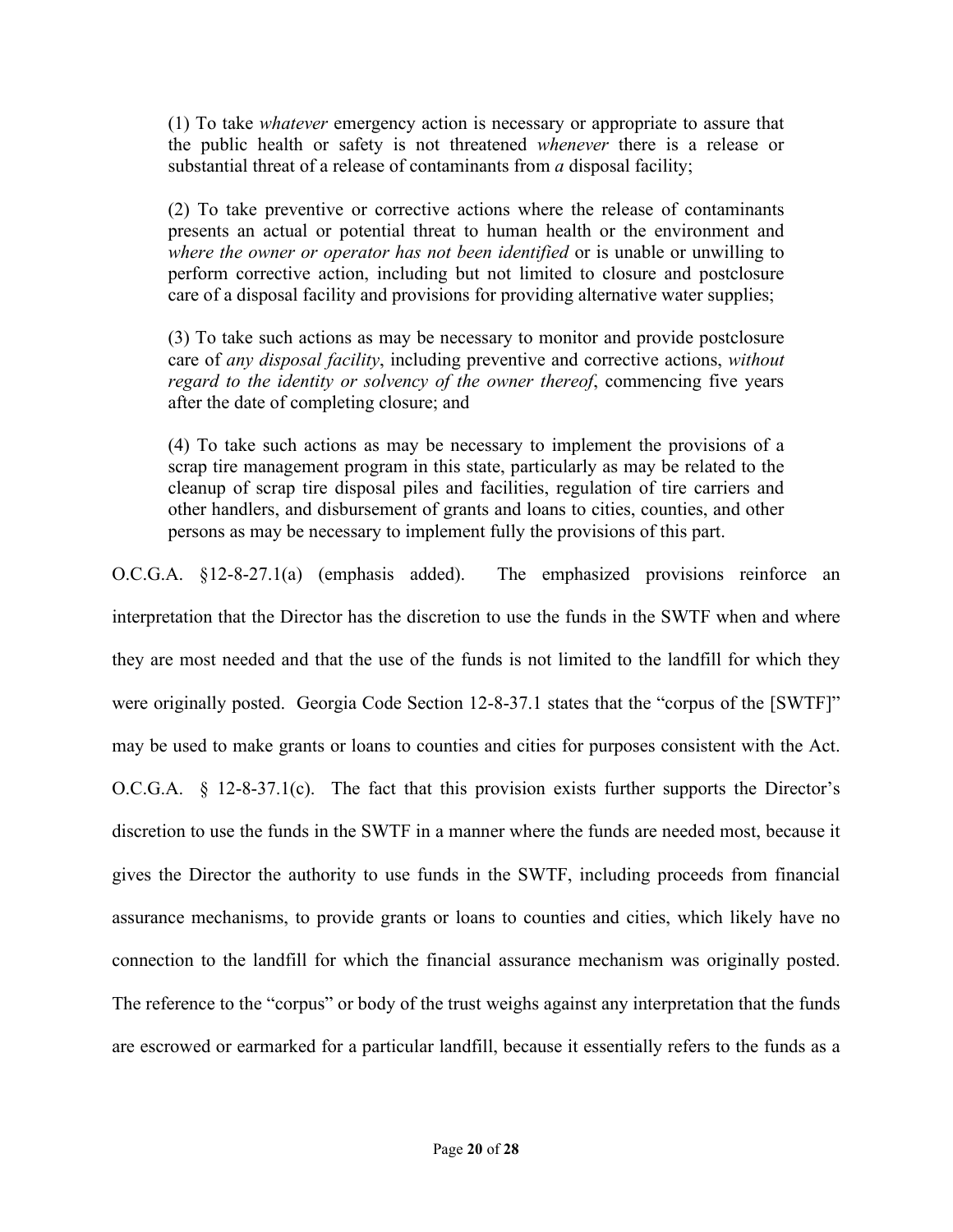single sum of money. Nothing in Sections 12-8-27.1(a) or 12-8-37.1(c) requires that the funds be used on the specific landfill for which they were originally posted.

# 23.

Metro Green conflates the stated purpose of supplying a financial assurance mechanism with the manner in which the funds in the SWTF may be used. Specifically, Metro Green primarily relies on Code Section 12-8-27.2(a) and Rule 391-3-4-13(3) in support of its argument that any proceeds from a financial assurance mechanism may only be spent on the specific facility for which it was posted. Metro Green's reliance is misplaced.

## 24.

Section 12-8-27.2(a) states, in part, as follows: "No solid waste handling facility shall be operated or maintained by any person unless adequate financial responsibility has been demonstrated to the director to ensure the satisfactory maintenance, closure, and postclosure care *of such facility* or to carry out any corrective action which may be required as a condition of a permit." O.C.G.A. § 12-8-27.2(a) (emphasis added). Similarly, Rule 391-3-4-.13(3) states as follows: "Financial responsibility shall be required for any solid waste handling facility and shall provide adequate financial responsibility to ensure the satisfactory maintenance, closure and post-closure care *of such facility* or to carry out any corrective action which may be required as a condition of a permit." Ga. Comp. R. & Regs. 391-3-4-13(3) (emphasis added). Metro Green relies on the words "of such facility" as the basis of its argument that funds from a financial assurance mechanism deposited into the SWTF may only be used for the facility for which the mechanism was posted. Neither the statute nor the rule limits the expenditure of financial assurance proceeds deposited into the SWTF to a specific site.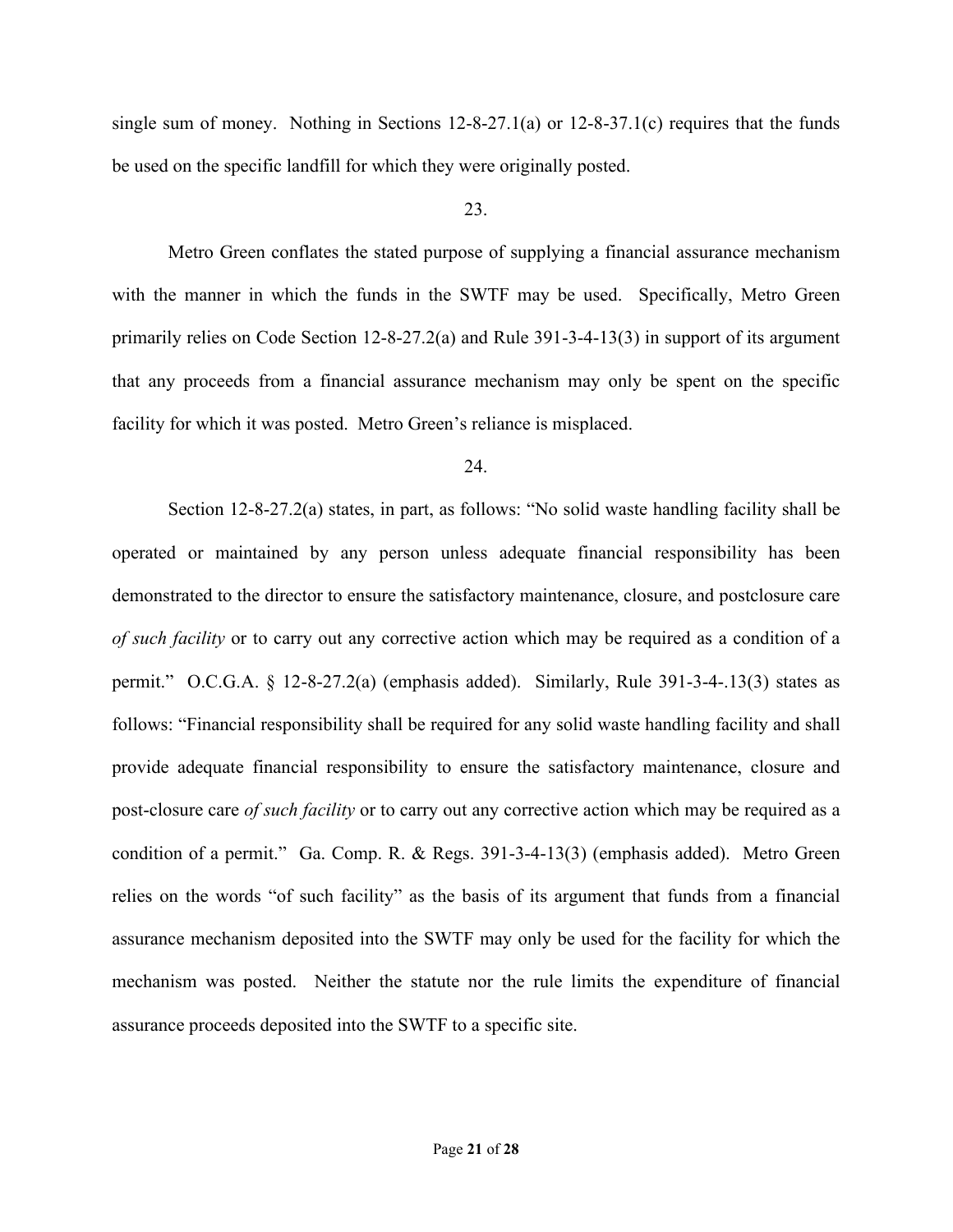By analogy, when an individual pays car insurance premiums those premiums are for the purpose of paying for any damage or injury that might be caused by the insured driver in the future. However, the insurance company is not required to use only the premiums paid by the insured to cover damage or injury he has caused. Rather, the funds go into a pool of funds to be used when necessary to pay for any damage or injury caused by any insured driver. It is the same with the SWTF. The Director may use the funds in the SWTF for any of the purposes identified in Code Sections 12-8-27.1(a) and 12-8-37.1(c). Metro Green's interpretation would prohibit the Director's ability to address the most pressing solid waste problems in the State.

26.

Furthermore, if the General Assembly intended a financial responsibility mechanism to only be used to take care of the solid waste facility for which it was provided, the Legislature knew how to do so. The Georgia Surface Mining Act of 1968, for example, authorizes the Director to use proceeds from a surety bond or other financial responsibility mechanism only on the surface mine for which it was established, to "complete such mining operator's responsibilities under the mining land use plan . . . ." O.C.G.A. 12-4-75(3). The General Assembly did not include similar language in the Act at issue here.

## 27.

For the foregoing reasons, the Director is entitled to summary determination as to Count I of Metro Green's Petition for Hearing.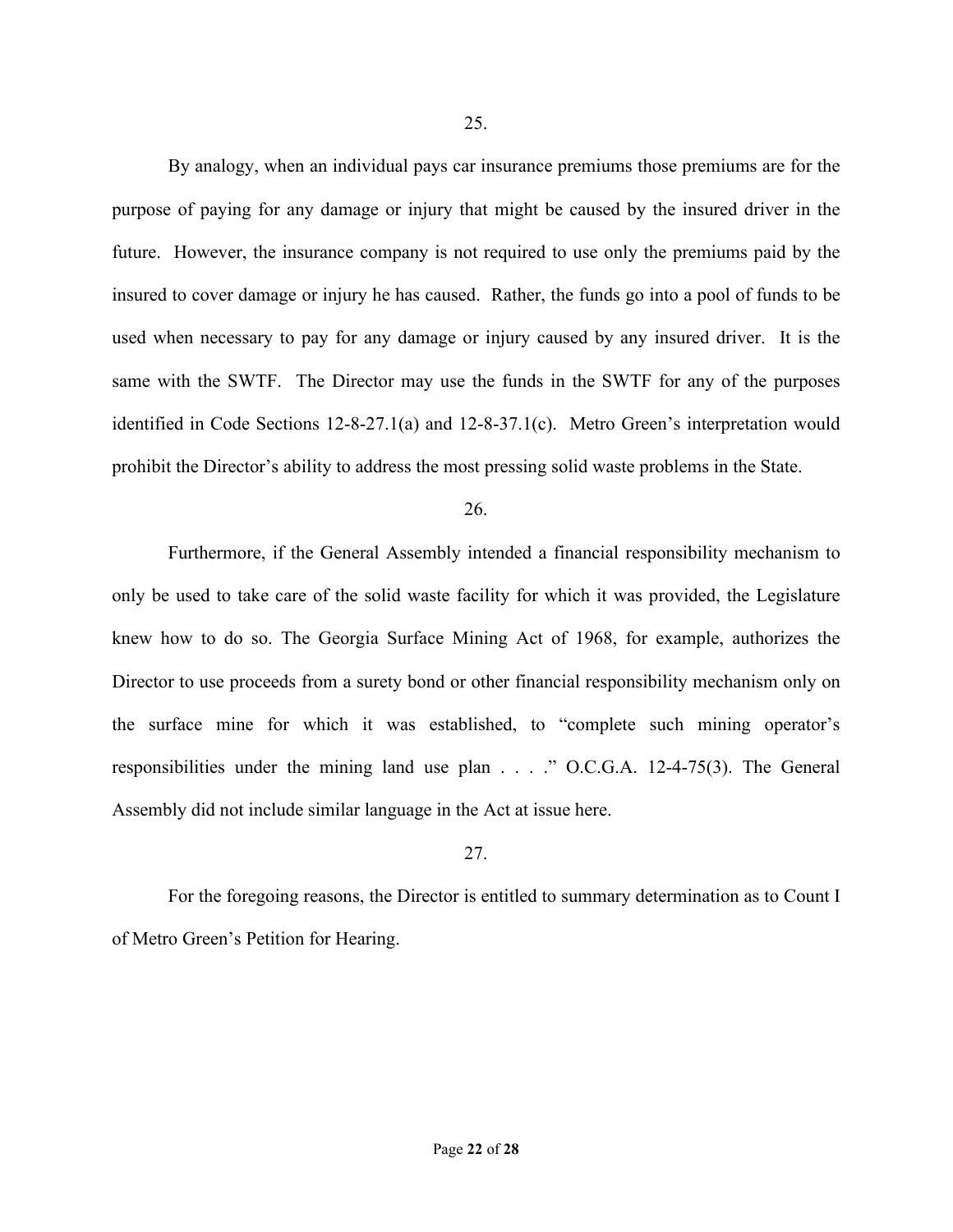## *The Takings Clause of the Georgia Constitution Does Not Apply*

28.

Metro Green, in Count II of its Petition for Hearing, asserts that the Director's refusal to give it \$1.77 million of monies deposited into the SWTF is a "taking and damaging of Petitioner's property and property rights without payment of just compensation" in violation of the Takings Clause of the Georgia Constitution. Metro Green's assertion is without merit. Simply put, the Director did not take anything belonging to Metro Green. As noted above, EarthResources ceased having any rights to the funds from the Letter of Credit when it defaulted on its loan and the Director called in the Letter of Credit. The subsequent purported Assignment of Claims did not give Metro Green any rights to the funds because EarthResources had no rights to the funds. Therefore, the Director did not take anything from Metro Green. For this reason, the Director is entitled to summary determination as to Count II of Metro Green's Petition for Hearing.

### *Metro Green's Res Judicata and Estoppel Claims are Without Merit*

### 29.

In Count III of Metro Green's Petition for Hearing, it claims that the Director is barred from refusing to give it the proceeds from the implemented Letter of Credit by principles of estoppel by judgment, res judicata, collateral estoppel, and equitable estoppel. Metro Green's claim fails for two reasons: 1) the DeKalb County Superior Court did not rule that the Director's use of those funds was limited to closure and post-closure care of SR 51 Landfill; and 2) the statements of the purpose of financial assurance mechanisms in the Joint Stipulation of Facts and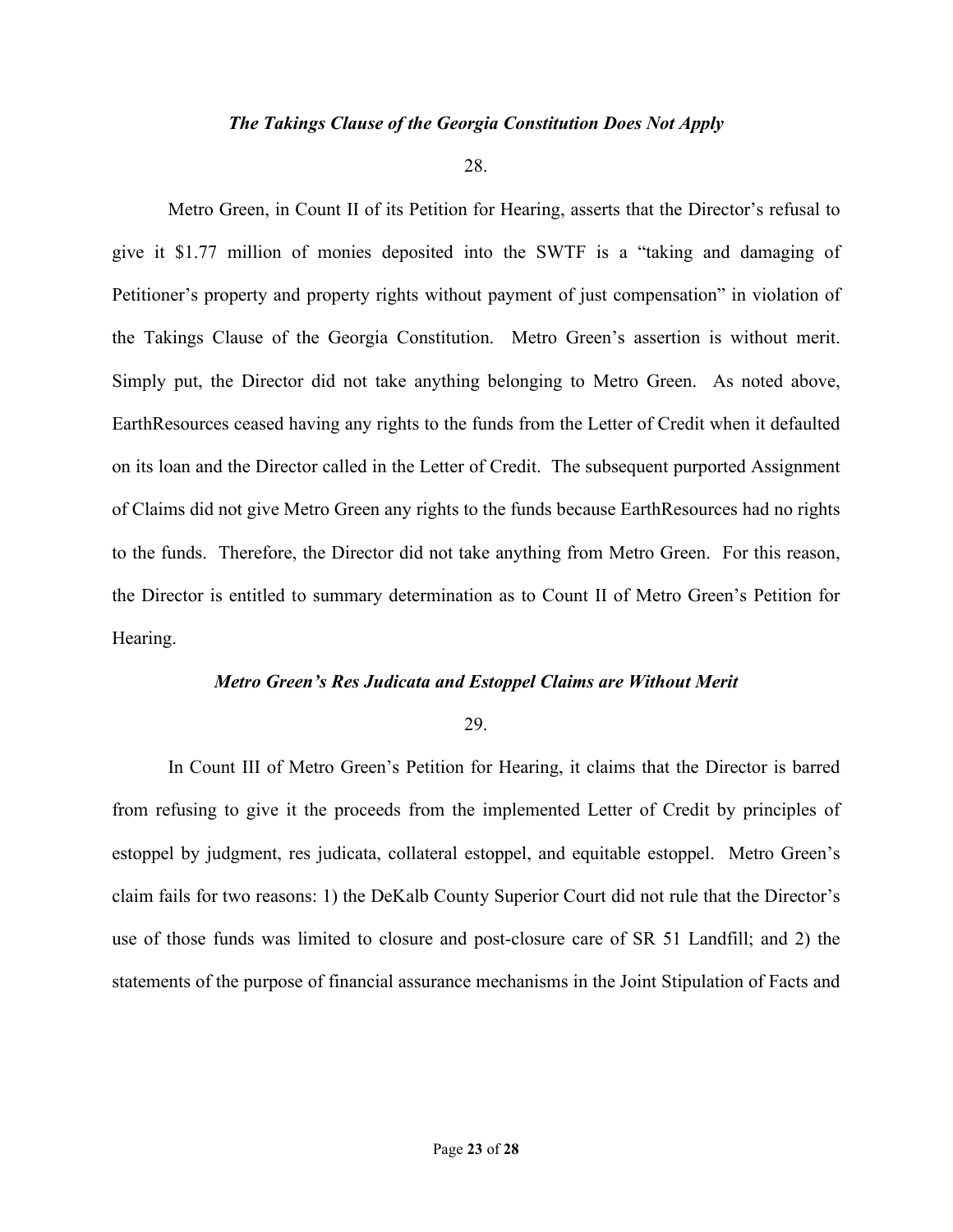Admissibility of Documents, EPD's brief, and the affidavit of Jeffrey Cown filed in the DeKalb County interpleader matter were not admissions *in judicio*. 5

30.

First, DeKalb County Superior Court Judge Hunter's statements regarding the purpose of financial assurance mechanisms and the inability of EPD to commence closure and post-closure care of the landfill due to the TRO are in no way determinations that after the circumstances of the landfill changed, as happened here, the Director was forbidden to use the proceeds for other allowable purposes under the Act.

31.

Second, at the time of the decisions rendered by Judge Hunter in the injunction and interpleader matters, the landfill had been abandoned by EarthResources and EPD was entitled to commence closure and post-closure care of the landfill. O.C.G.A.  $\S$  12-8-27.1(a)(1)-(3). Subsequently, Metro Green became the permittee and reopened the landfill, removing the need and the legal basis for spending money from the SWTF at that site. Because the landfill was ripe for closure at the time of Judge Hunter's decisions, she could not have determined what the

<sup>&</sup>lt;sup>5</sup> The undersigned notes that on more than one occasion Metro Green, in its pleadings, misquotes statements in the Joint Stipulation of Facts and Admissibility of Documents, EPD's brief, and the Cown Affidavit. For example, in Metro Green's Statement of Material Facts and Memorandum of Argument and Legal Authorities in Support of Petitioner's Motion for Summary Determination filed in this matter, Metro Green misquotes statements in the Cown Affidavit by stating as follows: "The purpose of the requirement is to ensure that EPD has the money available to cover closure and post-closure of [*that*] landfill if the Director determines closure is necessary. (Emphasis supplied by the court to indicate which word was incorrect.) The statement in the affidavit actually reads as follows: "The purpose of the requirement is to ensure that EPD has the money available to cover closure and post-closure of *a* landfill if the Director determines closure is necessary." Metro Green makes this same error in a subsequent quoted sentence of the Cown Affidavit.

In the same pleading, Metro Green misquotes a statement from EPD's brief by stating as follows: "If such a situation occurs, the intent of the Georgia Comprehensive Solid Waste Management Act is that EPD will be able to protect the environment and the health and welfare of the citizens of Georgia by implementing the financial assurance mechanism and thereby immediately [*requiring*] funds necessary to close [*the*] affected [f*acility*] and provide postclosure care." The statement in the brief actually reads as follows: "If such a situation occurs, the intent of the Georgia Comprehensive Solid Waste Management Act is that EPD will be able to protect the environment and the health and welfare of the citizens of Georgia by implementing the financial assurance mechanism and thereby immediately *acquiring* funds necessary to close affected *facilities* and provide postclosure care."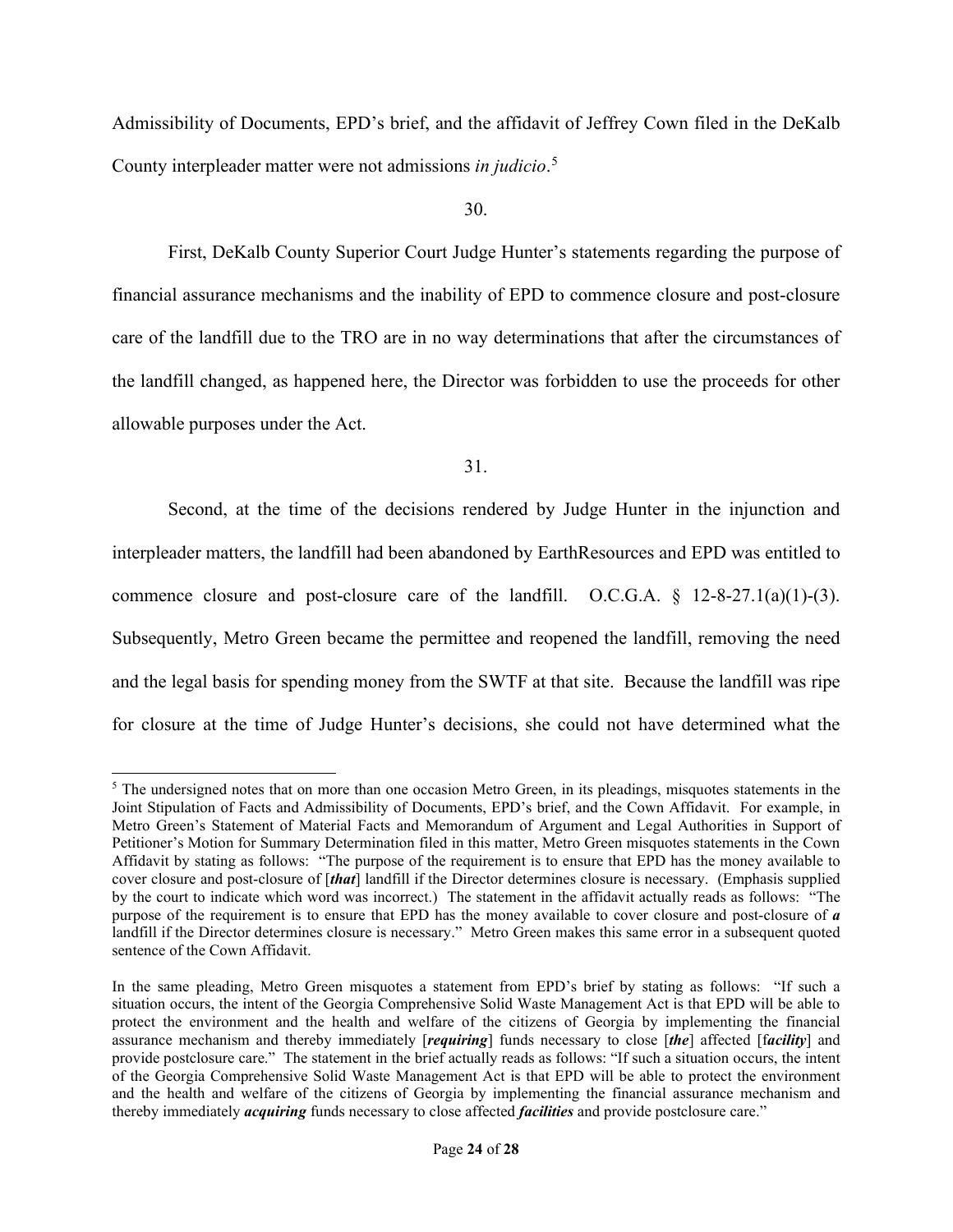Director could or could not do with the SWTF funds if the circumstances in the future changed. That simply was not the case before Judge Hunter and therefore she made no such determination.

### 32.

Under the doctrine of res judicata, a former decision bars subsequent litigation only "as to the facts in issue and events existing at the time of such judgment and does not prevent a reexamination even of the same questions between the same parties, if in the interval the material facts have so changed or such new events have occurred as to alter the legal rights or relations of the litigants." Bailey v. Hall, 267 Ga. App. 222, 223 (2004). In this case, material facts have changed. Therefore, any alleged determinations made in the underlying matter do not bind the Director here regarding the use of SWTF funds.

### 33.

Under the doctrine of collateral estoppel, also known as estoppel by judgement, the issue must have actually been determined in the first proceeding to act as a bar to subsequent litigation. Malloy, 293 Ga. at 354; Hiller, 310 Ga. App. at 205; Henderson, 336 Ga. App. at 742; see also Oxendine v. Elliott, 170 Ga. App. 422, 431 (1984) (noting that estoppel by judgment is also known as collateral estoppel). The issue of what the Director may do with funds in the SWTF if circumstances changed and the SR 51 Landfill no longer required closure was simply not litigated or determined in the injunction or interpleader actions.

#### 34.

Statements regarding the purpose of the financial assurance mechanisms in the Joint Stipulation, Brief, and an affidavit in the previous litigation are not admissions *in judicio*. First, the statements highlighted by Metro Green can easily be construed as statements of opinion or legal conclusions, neither of which can be considered an admission *in judicio*. McReynolds v.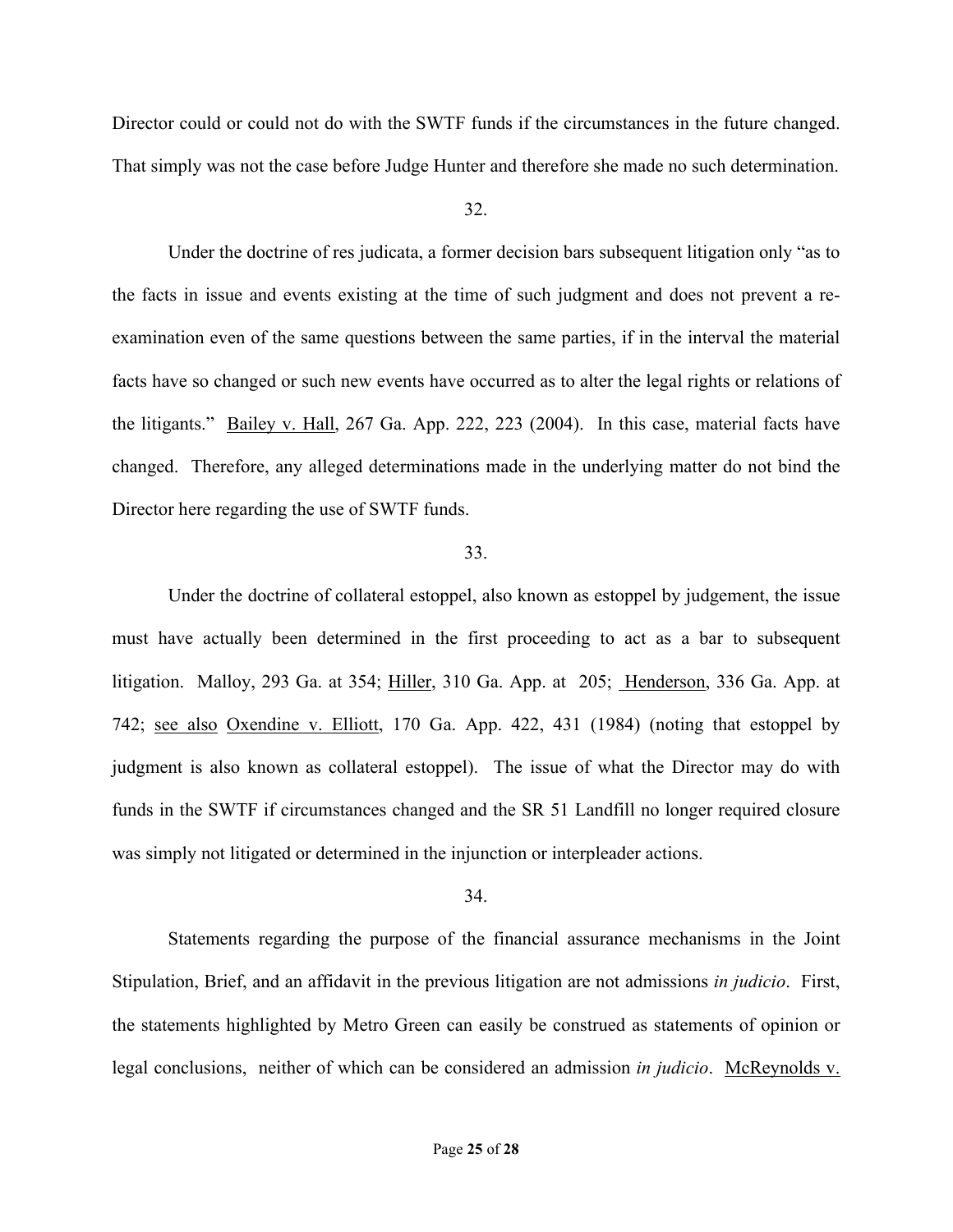Krebs, 307 Ga. App. 330, 334 (2010) (opinions and conclusions in the pleadings are not admissions *in judicio*). Second, as noted above, statements regarding the purpose of financial assurance mechanisms do not equate to a limitation on the Director's use of funds in the SWTF. The law is clear; the Director may use the funds for any of the stated purposes contained in Code Sections 12-8-27.1(a) and 12-8-37.1(c). Third, statements in previous litigation, even if they were considered admissions, are not binding in subsequent litigation. Khamis Enters., Inc. v. Boone, 224 Ga. App. 348, 350 (1997) ("When admissions in pleadings are introduced as evidence in a later and different action . . . they no longer operate as admissions *in judicio*, but rather as evidentiary admissions which may be explained or contradicted).

### 35.

For these reasons, Metro Green's res judicata and estoppel claims are without merit, and the Director is entitled to summary determination on Count III of Metro Green's Petition for Hearing.

#### *Mandamus Relief is Not Available in This Administrative Court*

### 36.

Metro Green, in Count IV of its Petition for hearing, seeks mandamus relief. Specifically, Metro Green seeks an order requiring the Director to "perform his official duty" to give Metro Green \$ 1.77 million out of the SWTF or alternatively to credit the amount of those funds against any future increases in the financial assurance mechanism posted by Metro Green for closure and post-closure costs for SR 51 Landfill.

#### 37.

As an initial matter, this administrative court has no authority to issue a writ of mandamus. O.C.G.A. §§ 50-13-41(2), 50-13-13(6); see also Ga. Comp. R. & Regs. 616-1-2-.22.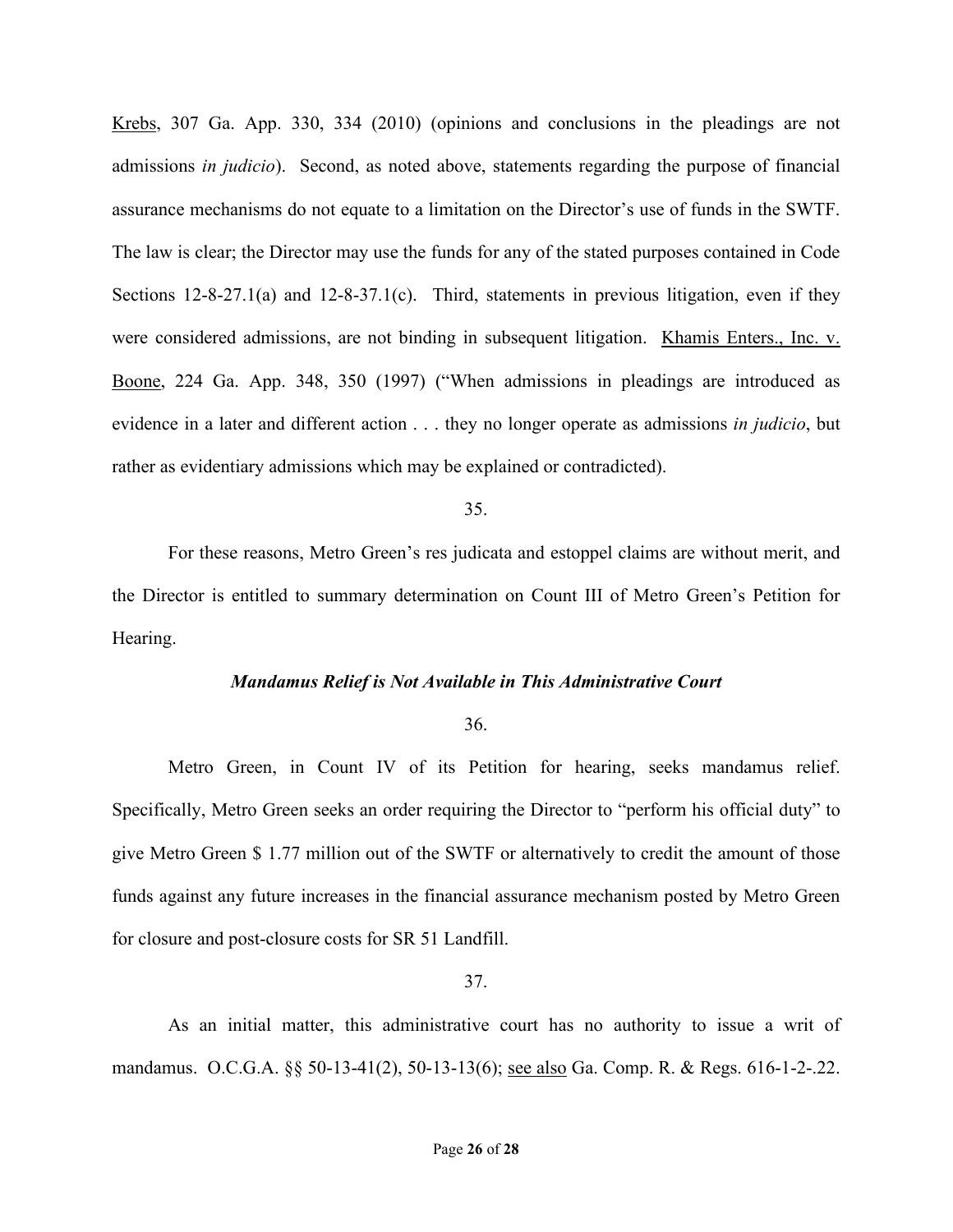Furthermore, a writ of mandamus is only appropriate when a state officer fails to perform an official duty, causing a "defect of legal justice." O.C.G.A. § 9-6-20. Metro Green asserts that the Director has the legal duty to return to it the financial assurance funds from the implemented Letter of Credit posted by EarthResources, because Metro Green filed an alternative financial assurance mechanism. The statutes cited by Metro Green contain no such duty. See Williamson v. Wilson, 189 Ga. 652, 653 (1940) (explaining that in a suit for a writ of mandamus, the duty which is sought to be enforced must be both authorized and required). Metro Green has made no such showing here. Accordingly, the Director is entitled to summary determination on Count IV of Metro Green's Petition for Hearing.

# *This Administrative Court Has No Authority to Declare Statutes or Regulations Unconstitutional*

38.

In its Amendment to Petition for Hearing, Metro Green asserts, in Count V, that if O.C.G.A. § 12-8-27.1(b) were interpreted to allow the director to use funds from the SWTF for landfills other than the one from which the funds emanated or for some other purpose, then the statute violates the due process clause and the takings clause of the Georgia Constitution. Also in Count V, Metro Green asserts that O.C.G.A. § 12-8-27.1(b) is unconstitutionally vague in violation of due process because it does not grant the Director the authority to use proceeds from financial assurance mechanisms for any other purpose than those required by O.C.G.A. § 12-8- 27.2. This administrative court has no authority to declare statutes or regulations unconstitutional. Ga. Comp. R. & Regs. 616-1-2-.22(3). Accordingly, the Director is entitled to summary determination as to Count V of Metro Green's Amendment to Petition for Hearing.